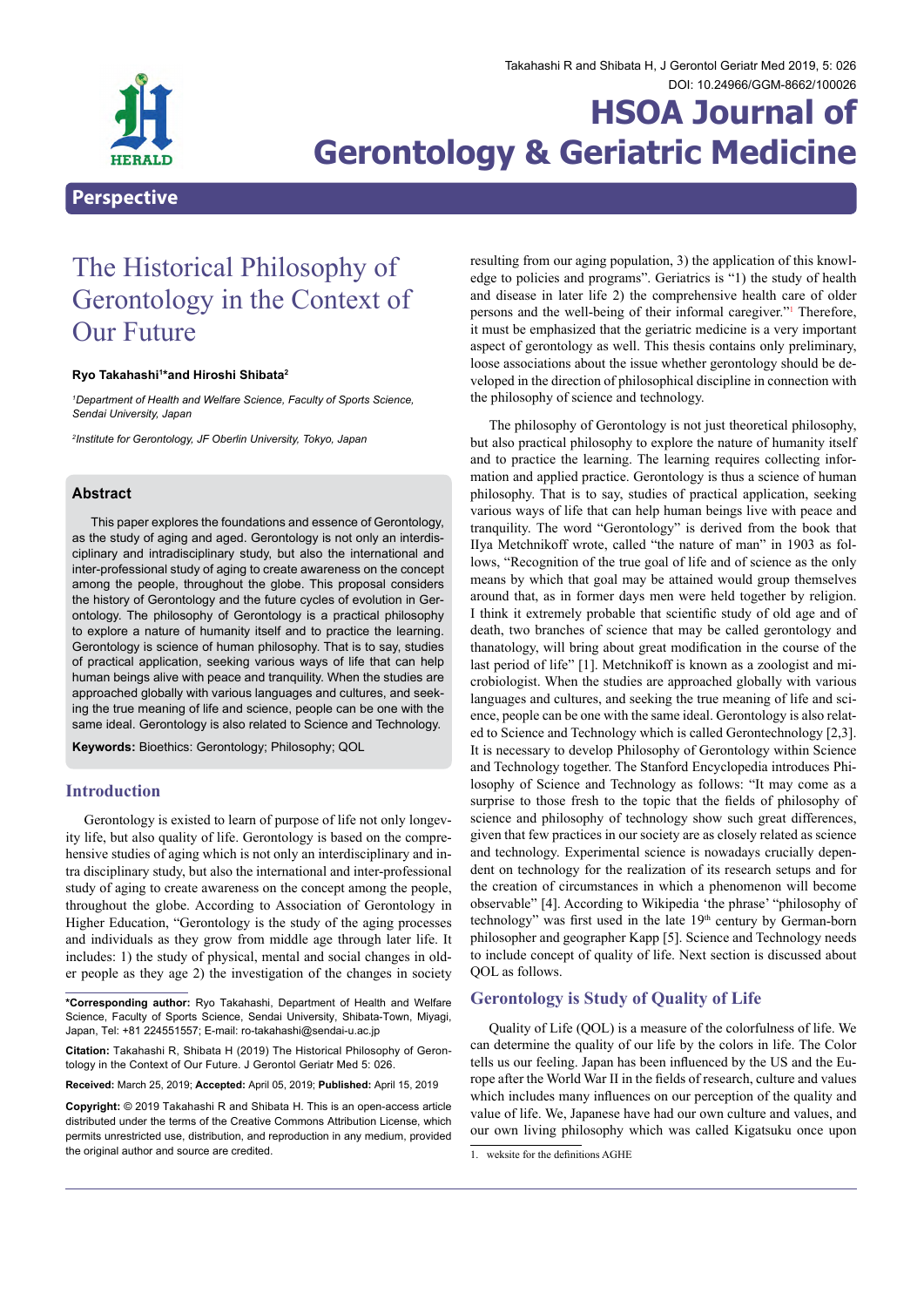a time; but use of that term has been dwindling in modern Japan. Kigatsuku means "an inner spirit to act without being told what to do," and "being aware of or conscious of one's own surroundings and doing good without being asked". This is considered as the beauty of the Japanese spirit of service through Samurai Philosophy. However, nowadays, it has been forgotten even by Japanese people. This onset of change was warned by Rabindranath Tagore when he visited Japan on 2 July 1916, as follows: At First, I had my doubts. I thought that I might not be able to see Japan, as she is herself, but should have to be content to see the Japan that takes an acrobatic pride in violently appearing as something else. On my first arrival in this country, when I looked out from the balcony of a house on the hillside, the town of Kobe,- that huge mass of corrugated iron roofs, -appeared to me like a dragon, with glistening scales, basking in the sun, after having devoured a large slice of the living flesh of the earth. This dragon did not belong to the mythology of the past, but of the present; and with its iron mask it tried to look real to the children of the age, -real as the majestic rocks on the shore, as the epic rhythm of the sea-waves. Anyhow it hid Japan from my view and I felt myself like the traveler, whose time is short, waiting for the cloud to be lifted and to have a sight of the eternal snow on the Himalayan summit. I asked myself, -'Will the dense mist of the iron age give way for a moment, and let me see what is true and abiding in this land?' I was enveloped in a whirlwind of reception, but I had my misgivings and thought that this might be a violent outbreak of curiosity, -or that these people felt themselves bound to show their appreciation of a man who had won renown from Europe, thus doing honor to the West in a vicarious form. "Tagore's observation as a foreseer is greater than the Japanese modern economists themselves, as we can see in the following words". You discover that nature reserves her power in forms of beauty; and it is this beauty which, like a mother, nourishes all the giant forces at her breast, keeping them in active vigour, yet in repose. You have known that energies of nature save themselves from wearing out by the rhythm of a perfect grace and that she with the tenderness of her curved lines takes away fatigue from the world's muscles. I have felt that you have been able to assimilate these secrets into your life, and the truth which lies in the beauty of all things has passed into your souls. A mere knowledge of things can be had in a short enough time, but their spirit can only be acquired by centuries of training and self-control. Dominating nature from outside is a much simpler thing than making her your own in love's delight, which is a work of true genius. Your race has shown that genius, not by acquirements, but by creations; not by display of things, but by manifestation of its own inner being. This creative power there is in all nations, and it is ever active in getting hold of men's natures and giving them a form according to its ideals. But here, in Japan, it seems to have achieved its success and deeply sunk into the minds of all men, and permeated their muscles and nerves. Your instincts have become true, your senses keen and your hands have acquired natural skill. The genius of Europe has given her people the power of organization, which has specially made itself manifest in politics and commerce and in coordinating scientific knowledge. The genius of Japan has given you the vision of beauty in nature and the power of realizing it in your life. And, because of this fact, the power of organization has come so easily to your help when you needed it. For the rhythm of beauty is the inner spirit, whose outer body is organization.

Tagore warned about Modern Japanese society as follows: "I am quite sure that there are men in your nation, who are not sympathetic with your national ideals; whose object is to gain, and not to grow. They are loud in their boast, that they have modernized Japan. While

<span id="page-1-3"></span><span id="page-1-2"></span>I agree with them so far as to say, that the spirit of the race should harmonize with the spirit of the time, I must warn them that modernizing is a mere affectation of modernism, just as affectation of poetry is poetizing. It is nothing but mimicry, only affectation is louder than the original and it is too literal. One must bear in mind that those who have the true modern spirit need not modernize, just as those who are truly brave are not braggarts. Modernism is not in the dress of the Europeans; or in the hideous structures, where their children are interned when they take their lessons; or in the square houses with flat straight wall-surfaces, pierced with parallel lines of windows, where these people are caged in their lifetime; certainly modernism is not in their ladies' bonnets, carrying on them loads of incongruities. These are not modern, but merely European. True modernism is freedom of mind, not slavery of taste. It is independence of thought and $2<sup>3</sup>$  $2<sup>3</sup>$  $2<sup>3</sup>$  action, not tutelage under European schoolmasters. It is science, but not its wrong application in life, -a mere imitation of our science teachers who reduce it into a superstition absurdly invoking its aid for all impossible purposes [6-8]. For having real quality of life Japan has to go back to the above principle what Tagore gave in his lecture to the students at the Keio Gijuku University. Takahashi was awarded Ph.D. thesis entitled "QOL Study of Persons with Intellectual Disabilities and Their Families: Comparative Study of Different Culture Background including Religions" at Meisei University [9]. The aim of this research is to discover the future of persons with Intellectual Disabilities (ID) through the perspectives of QOL of individuals with ID and their families.

#### **The aims of the studies were as follows**

The first, to search the future perspectives of life environment of persons with ID and their families through attainment, satisfaction, importance, opportunities, initiative and stability of family quality of life. It was found that the results of the study of individuals and their families' needs both macro and micro range QOL plan even at society and community, as well. It is recommended to use this concept not only at community but also at state and country as well. The second, the study proceeded on adults with ID (30+) by interviewing their aging needs and future perspectives including marriage old age and death. It was found that there were a general answers and a personal answer. It is necessary to create a free environment to get a feedback without any defense. In order to achieve this approach, it is important to use empowerment approach which is changing educational approach from top to bottom and vice versa. It can be applied to family home, educational and social settings. This can be called collaborative learning approach for all aging and disabilities.

The third, by comparative study of different cultures such as Indian and Japanese through Family QOL survey and individual study of adults with ID, it is found that there is a common ground of human needs and family and values. Religion exists for human unity and not for breaking. Misconception of religion may cause negative results. The final aim is to consider the contents of FQOL survey through study of activities of the parent and family members. It is important to find their opinion not only from the survey itself, but also through interview process by rapport between the researchers and the family members. Their free comments were helpful resource for future research on QOL.

<span id="page-1-0"></span>[<sup>2.</sup> Philosophy \(2019\)](#page-1-2)

<span id="page-1-1"></span>Yunus M (2006) Public Lecture: Banker to the Poor - Lifting Millions Out of Poverty [through Social Business. IGC, USA.](#page-1-3)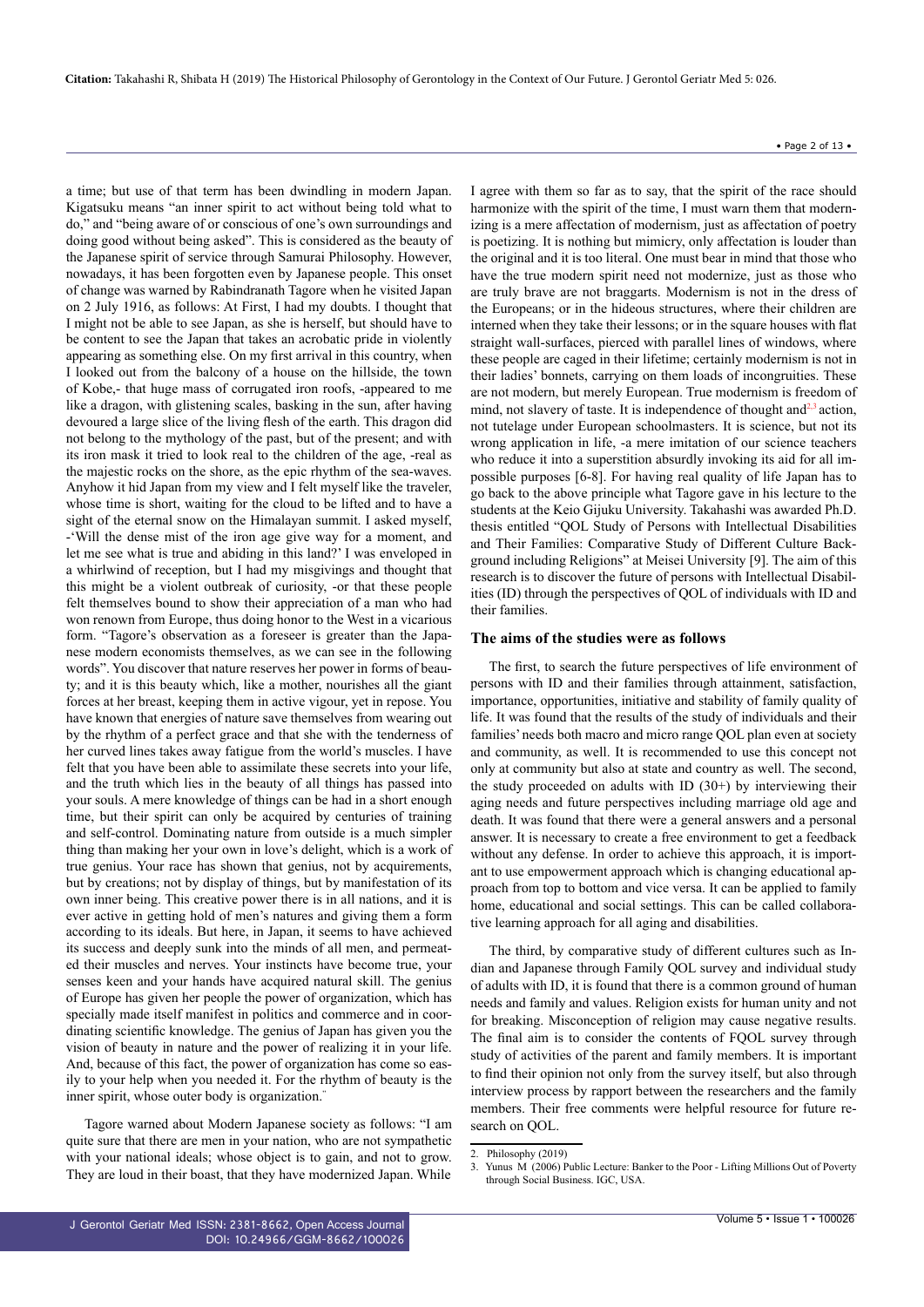#### **Gerontology is the Philosophy of Life**

Gerontology is a creative learning focused on the multidisciplinary fields including the interdisciplinary, international and interdisciplinary perspectives. The first approach of learning begins to listen and learns though the processes for some experiences by communicating with various people, reading, research and applied practice. It's considered that the reserve of the knowledge cultivates applied skill and become a universal power as "wisdom". It means that Gerontology is a creative learning to find out the possibilities. Dr. David Peterson explains Gerontology by using five characters as "HILLS" from "Health", "Intelligence", "Leadership", "Love", and "Service". He also says that the life grows with happiness when this principle is applied to all people. All 5 categories require the power of "tenderness" and "awareness" [10]. Birren and Schroot introduced A History of Geropshychology in Autobiography that is included a part of Philosophy of Gerontology, as well. In this point, it is important to figure out relationships among Philosophy, Science and humanities.

According to the Wikipedia (2019), "Philosophy is the study of general and fundamental problems concerning matters such as existence, knowledge, values, reason, mind and language". Science (Wissenschaft: Age +Aging) is 'a systematic enterprise that builds and organizes knowledge in the form of testable explanations and predictions about the universe.' And Humanities (Human Science) is 'academic disciplines that study aspects of human society and culture. Nowadays, the humanities are more frequently contrasted with natural and sometimes social, sciences as well as professional training.' Philosophy of Gerontology is not only such above philosophical meanings, but also applied learning and studying process of Science and Humanities. That requires not only theoretical studies, but also applicable action for making to create better aging life, as well. Philosophy of Gerontology is all age related practical pedagogy, which draws forth the significance of human existence with practical science for applying into Budo for various age persons with various conditions.

The human capability can be recognizing from various viewpoints, and is related to knowing human potential. In this context, Gardner [11] provided the concept of seven types of intelligence as follows: "1) Verbal-Linguistic Intelligence: involves the spoken and written language. Learning through the speaking, writing, poetry, etc., 2) Logical-Mathematical Intelligence: involves the numbers and logic. Learning through the detecting patterns, scientific reasoning and deduction, etc., 3) Visual-Spatial Intelligence: involves the visual and special judgment. Learning through the conceiving objects from visual arts, images and various viewpoints, etc., 4) Bodily-kinesthetic Intelligence: involves body and physical movement. Learning through the physical experience and movement, etc., 5) Musical Intelligence: involves rhythmic patterns. Learning through the sound, rhythm, natural sound, etc., 6) Interpersonal Intelligence: involves verbal/nonverbal communication with others. Learning through the one-on-one relationship, group communication, etc., 7) Intrapersonal Intelligence: involves oneself and the mental reality. Learning through self-questioning, Meta thinking, instinct, etc., In addition to the seven categories, Howard Gardner considers naturalist, spiritual and existential intelligence. As stated above, we may understand that humans have the collaborative learning approach with philosophy [12].

## **Worldwide History of Gerontology**

Gerontology is originally coming from the Greek words geron, meaning "old man" and -ology, a suffix meaning "the study of". Gerontology has characterized as an interdisciplinary and multidisciplinary field including arts and scientific study of physical, mental and social changes that occur in aging process. This is the study of the investigation of societal changes from an economic, historical and philosophical standpoint, and the carrying out of policies and procedures to aid older people with information from gerontology in mind. People have been interested with aging since ancient times, and the earliest known discussion is on an Egyptian papyrus dating back to 2800-2700 B.C.

## **Chapter 3 in the Book of Genesis in the Old Testament of the Bible recorded as follows**

22. And the Lord God said, Behold, the man is become as one of us, to know good and evil: and now, lest he put forth his hand, and take also of the tree of life and eat, and live forever: 23 Therefore the Lord God sent him forth from the garden of Eden, to till the ground from whence he was taken: 24 So he drove out the man; and he placed at the east of the garden of Eden Cherubims and a flaming sword which turned every way, to keep the way of the tree of life [13].

The modern history of Gerontology can be learned through the history of Gerontology in the United States of America. The following is a chronicle of history of Aging movement. Dr. Ignatz L Nascher first coined the term "geriatrics. Nascher created the word from two Greek roots; geronto meaning "the old man", and iatrike, meaning "surgery, medicine, or the treatment of". Therefore, geriatrics means "treatment of the old man" [14,15]. Tibbits [16] stated the term "social gerontology", referring to the fact that aspects of gerontology include social factors and forces. Included among these social forces are roles and status of the old, how the old are viewed by society, and the degree to which normative aspects of aging determine the behavior of aging people.

It's a cardinal rule that a team is organized by people understanding the academic characteristics of Gerontology on establishing the network for worldwide gerontological education [17]. The representative academic organizations having these properties are as described below.

## **Academy for Gerontology in Higher Education (AGHE)**

The Academy for Gerontology in Higher Education (AGHE) was established to develop gerontological education in 1974 in the USA. The purpose of AGHE is to promote the research and education, to develop the higher education associated to aging and to provide resources to wide range of local community [18]. Association for Gerontology in Higher Education Changes Name has been changed to Academy for Gerontology in Higher Education [19].

AGHE is the only formal organization to contribute the gerontology and geriatrics education in USA. It incorporated again with the Gerontological Society of America (GSA) in January, 1999. There were 269 member institutions as of November, 2004 (47 states, 7 foreign countries: Australia, Canada, Israel, Jamaica, Japan, Kenya, and Korea) of these institutions, 83 have been for 20 years, and 71 have been for 10 years) and currently 135 organizations in 2019 [20].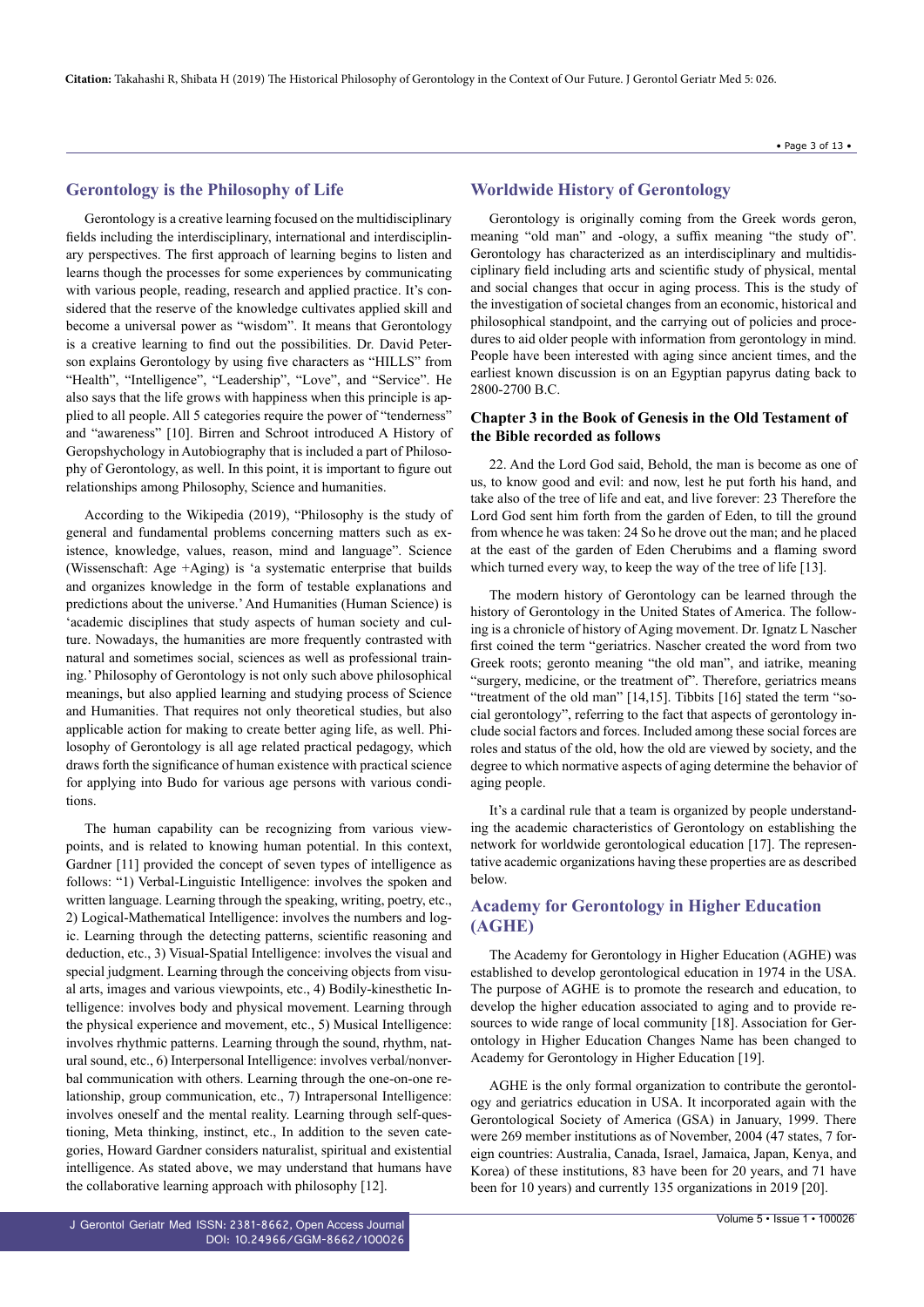• Faculty Development Committee: Plan and implement mechanisms for AGHE to assist in the development of faculty knowledge and skills in the area of gerontology and geriatrics

committees serve.

- Geriatric Education Committee: Encourage the involvement in AGHE of geriatric educators and faculty affiliated with geriatric education programs and providing resources
- Membership Committee: Plan and conduct membership recruitment
- Program Committee: Plan and implement the AGHE annual meeting
- Public Policy Committee: Plan and implement the public policy activities of the Association, particularly with respect to the federal government
- Publications Committee: Produce and update the membership list, and oversee the AGHE's periodicals and website
- Academic Program Development Committee: Plan and implement mechanisms for AGHE to assist academic institutions to develop, strengthen, improve their gerontology, geriatrics and aging-studies instructional programs
- Kindergarten-Grade 12 Task Force: Implement and development quality educational resources for teaching children about aging and pairing with elementary and high school teachers on a local level 12)

AGHE committee can be chosen by individual members to serve voluntary working as much as s/he wants. The following units are names of the committee. 1) Academic Program Development, 2) Accreditation, 3) Advancement, 4) Age-Friendly 5) Design, Awards, 6) Business and Aging, 7) Faculty Development, 8) Fellows Subcommittee, 9) Geriatric Education, 10) GGE Editorial Board, 11) Global Aging, 12) Long Range Planning, 13) Membership, 14) Nominations, 15) Past Presidents Program, 16) Program of Merit, 17) Communication, Publication & Media Resource Committee, 18) Public Policy, 19) Student, 20) New Technologies and Education.

## **Special Interest Research Group on Aging with Intellectual Disabilities (IASSID SIRGAID)**

Special Interest Research Group (IASSID SIRGAID) is another group for international research on Aging and Intellectual Disabilities that became active by a research group which was led by Dr. Matthew P Janicki [21]. The research group has research presentations and discussion at the round-table meeting every year. In 1995, it was formally affiliated as The Special Interest Research Group on Aging and Intellectual Disability (SIRGAID) with International Association for the Scientific Study of Intellectual Disabilities (IASSID).

SIRGAID has 3 basic principles in its activity. The first principle is to provide a focus for the worldwide exchange and dissemination of research and practice, as well as networking, in the field of aging and intellectual disability. "Aging" is meant in a broad sense, encompassing lifespan developmental issues as well as those related to old age. A wide variety of professional groups are potential contributors and no specific profession is considered to have predominance in this

respect. The second principle is to promote cross-national, multidisciplinary collaboration in the area of aging and intellectual disability. The ultimate aim of the group is to improve the quality of life or and services for people with intellectual disabilities, their care-givers and their families. The third principle is to provide a framework for the collation of information relating to the research interests, expertise and publications of group members. Within the overall process of collaboration, the views and contributions of nonprofessionals including people with intellectual disabilities and their families and friends are a fundamental component, and will be given the priority they deserve.

For the interdisciplinary research, SIRGAID consists of the professionals in various fields, such as psychology, social work, medical science, special education, neurology, public policy, pathology, sociology, nursing science, geriatrics, pedagogy, recreation therapy, clinical psychology, developmental disability, occupational therapy, educational psychology, speech pathology, jurisprudence, nutrition, educational science, human rights, biology, information science, theology, art education, art therapy, philosophy, geoscience, anthropology, rehabilitation, and gerontology.

## **History of Gerontology in Japan**

"Gerontology" is generally translated as 老年学 (Rounengaku) [22-24] in Japan. 老 (Rou) means Old. 年 (nen) means Year. 学 (Gaku) means science. The first Gerontology Japan Geriatrics Society was founded in 1959. However, even before modern geriatrics and Gerontological society was founded in Japan Ekken Kaibara (1630- 1714) introduced Gerontological Concept through the Book of Yojokun [25,26].

Ekken Kaibara (貝原益軒1630-1714 was born in Fukuoka in Kyushu into a lower class samurai family. His mother died when he was five and he was largely educated by his father and brothers. He was employed by the Kuroda Han lord when he was eighteen but this only lasted two years. He spent the next seven years as a masterless samurai. While in Kyoto he began to lecture on the Confucian classics and these remained the primary focus of his teaching and research when he returned to Kyushu. He became involved in a rigorous program of lecturing, tutoring, research and travel that was to last for the next fifty years.

During this time he was married to a very capable woman, Token, who seems to have helped in compiling his travelogues and may have co-authored Onna daigaku (Great learning for women). They are an exam portal couple with respect for each other and learning from each other. Ekken's studies are practical learning (Jitsugaku) which ranged from "the experience and practice of ethics to manners, institutions, linguistics, medicine, botany, zoology, agriculture, production, taxonomy, food sanitation, law, mathematics (computation), music, military tactics, astronomy, geography, history, archaeology and genealogy. His writing about Gerontology which is the best known is Yojokun (養生訓Precepts for health care) [27].

Fujiro Amako (尼子富士郎1893-1972) is known as the first Japanese geriatrician. Dr. Amako practiced medical treatment at Yokufukai (浴風会), the first Japanese home for the elderly which was established in 1925. This nursing home is now continuing as a part of Tokyo Metropolitan Geriatric Medical Center. The Tokyo Metropolitan Geriatric Hospital and Institute of Gerontology was established in 1872, a historical institution which was originally founded as a "sanatorium". Originally, The Tokyo Metropolitan Geriatric Hospital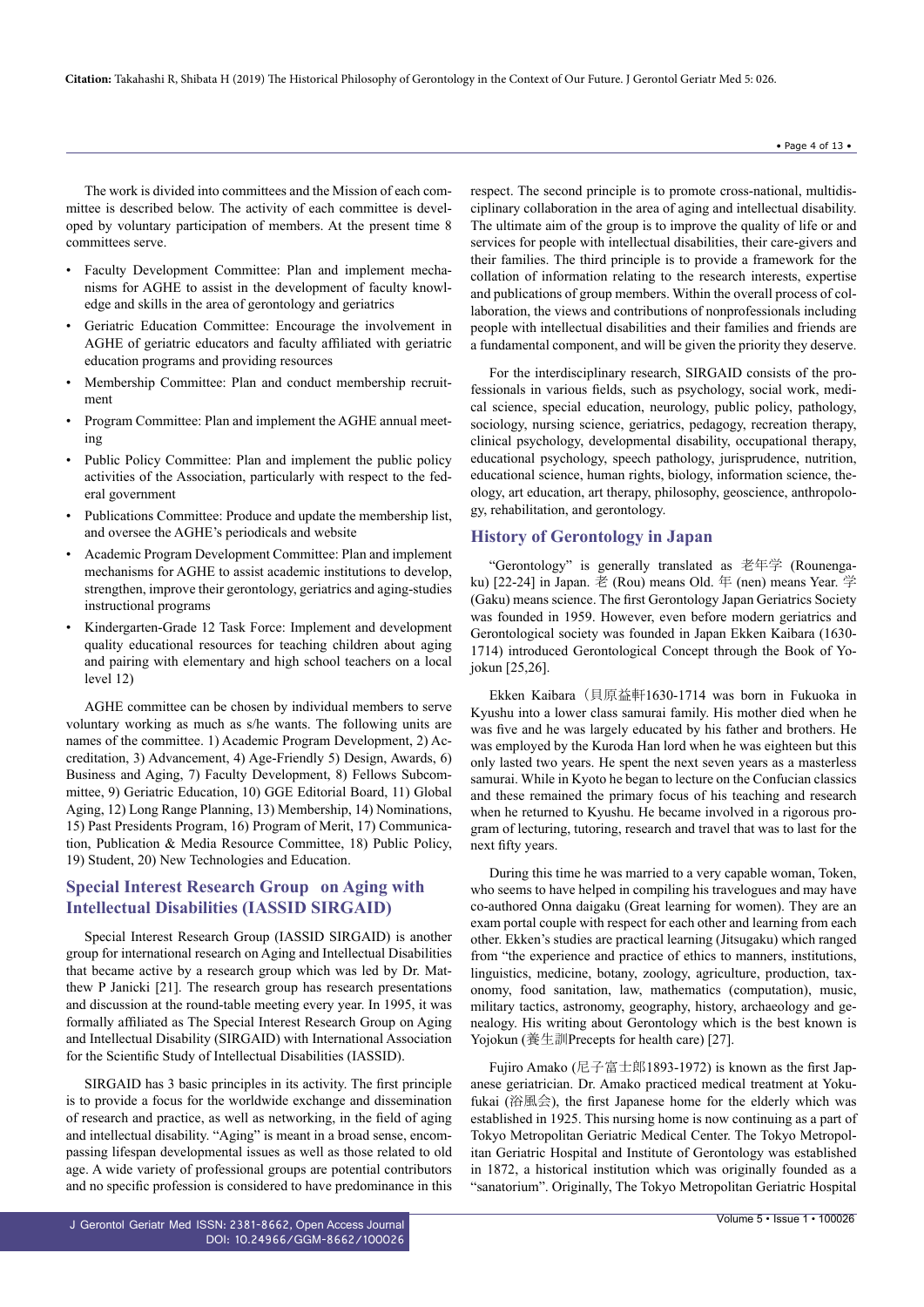and Institute of Gerontology was established in 1972 and comprises a leading representative hospital (Tokyo Metropolitan Geriatric Hospital: TMGH) and an institute (Tokyo Metropolitan Institute of Gerontology: TMIG) for geriatric medicine and gerontology with many notable achievements. The TMGH and TMIG were combined to form the TMGH-IG in 2009 to become a local incorporated administrative agency; it moved to new hospital and research facility in 2013.

Professor Izuo Terasawa (寺澤巖男1880-1970) introduced developing Gerontology with philosophical vision in early year of Geron. Dr. Izuo Terasawa introduced Rounengaku (老年学) on the series of entitled Furou Chousei no Kenkyu (不老長生之研究Study of perennial youth and long life) on the Taiyo (太陽Sun) in 1921 [28,29]. Dr. Terasawa's work is recognized not only for developing theory of Gerontology, but also he included importance of Humanities which are academic disciplines that study aspects of human society and culture through historical persons, arts and Sculpture for learning of their philosophy and action. Professor Izuo Terasawa is well known in the field of Physical Education. Dr. Izuo Terasawa is introduced as one of the greatest contributors for school physical education [28].

Dr. Terasawa's profile is as follows:

- 1900 Graduated at Tokushima prefecture Shihan Gakko
- 1907 Graduated at Tokyo Koutoh Shihan Gakko(Major in Kanji)
- 1908 Graduated at Tokyo Koutoh Shihan Gakko (Major in Education)
- 1911 Graduated at Kyoto Emperial University (Major in Philosophy)
- 1915 Graduated at Kyusyu Imperial Medical University
- Worked as a junior Assistant at Kyusyu Imperial Medical University
- 1916 Worked as a assistant at Kyusyu Imperial University
- 1918 Joshi Gakushuin Education Unit Commissioner
- Ministry of Communications Commissioner
- 1919 Tokyo Koutou Shihan Gakko Commissioner. Tokyo Imperial University Aviation Institute (Aeronautical psychology Study Commissioner), Professor at Tokyo Koutou Shihan Gakko, Lecture at Army Toyama Gakko Lecturer
- 1929 Literature Dr. at Tokyo Imperial University entailed「Terms and conditions that affect the human work capacity: (Ningen Sagyounou ni Eikyousuru Syojyouke 人間作業能に影 響する諸条件) Visited United States of America, Germany, and Italy for studying pedagogy for two years
- 1931 Tokyo Bunrika Daigaku (University) Preparatory Committee Commissioner. Council member at Tokyo Bunrika Daigaku (University)
- 1934 Research Commissioner at Tokyo Imperial University Aviation Institute
- 1936 Chair of Department of Education at Tokyo Bunri Daigaku(University)
- 1938 Japan various studies Promotion Committee Faculty of Education Temporary Committee. Professor Tokyo Bunrika Daigaku (University) concurrently Tokyo Koutou Shihan Gakkou
- 1939 Emeritus professor at Tokyo Bunrika Daigaku (University)
- 1944 Professor at Kyoritsu Women's University. Professor Izuo Terasawa is the founder of Physical Education at University.

Terasawa sensei has developed theories of Physical Education and Psychology. In addition to the above fields Dr. Izuo Terasawa has developed study of Gerontology. Professor Kakusho Tachibana recorded that he was directed about Aging Study by Professor Izuo Terasawa when Professor Kakusho started a study at the Yokufuen which was the first Aging facility in 1928.

Kakusho Tachibana (橘覚勝1900-1978) is known as one of the pioneers for gerontology in Japan. Dr. Tachibana's specialty was Geriatric psychology at Osaka University and Soai Women's University (Present name Soai University). Professor Tachibana published the first Gerontology titled book "Rounengaku" (老年学) in Japan. As we see from the above Gerontology or Gerontological Science has been interested by Medical Doctors and Social Scientists. The first Japan Gerontology Society was organized in 1956. The first President was Dr. Hiroshige Shiota (1872-1965). The name of the society was changed to Japan Socio-Gerontological Society in 1959.

Professor Kakusho Tachibana's Life History is below:

- 1900 Born on Feburary17, in Osaka
- 1912 Graduated at Osaka city Funaba Elementary School (12)
- 1917 Graduated at Osaka-fu Tennouji Junior High School (17)
- 1920 Completed at Dai San High School (Pre University) (20)
- 1923 Graduated at Tokyo Imperial University Faculty of Literature Department of Psychology (23)
- Assistant Tokyo Imperial University Faculty of Literature
- 1927 The first research paper was published in "Shinrigaku Kenkyu (心理學研究) about Geriatric Psychology (27)
- 1928 Graduated at Tokyo Imperial University Graduate School (28)
- Involved Research about Older persons in Yokufuen
- 1931 Professor at Public High School (31)
- 1938 Disabled veterans' occupation adviser (38)
- 1941 Published "Rounenki"(Old Age 老年期, Koubundo)(41)
- 1943 Published "Te"(Hand 手 Sougensha) (43)
- 1947 Osaka Dai ni Shihan Gakko Professor (47)
- 1948 Osaka University Assistant Professor (48)
- 1950 Psychology Second Department (50)
- 1952 Awarded Doctoral Degree titled thesis "Old Age Study"(老 年期研究 Rounenki Kenkyu) from Tokyo University, worked as Professor at Osaka University(52)
- 1955 Organized Geriatric Science Study Group (老年科学研究 会) at Osaka University(55)
- 1956 Participated to The First Gerontology Conference in Tokyo (56)
- 1958 Participated to Formation of Japan Gerontology Society (58)
- 1963 Retired from Osaka University and awarded to Emeritus Professorship (63). Professor at Soai Women's University
- 1971 Awarded to Honors three such Sacred Treasure (叙勲三等 瑞宝章) (71)
- Published "Rounengaku"(Gerontology) by Seishin Shobbou
- 1972 Retired from Soai Women's University (72)
- 1975Published "Oino Tankyu (Searcing Aging) by Seishin Shobo (75)
- 1978 August  $30<sup>th</sup>$  Passed away (78) [30]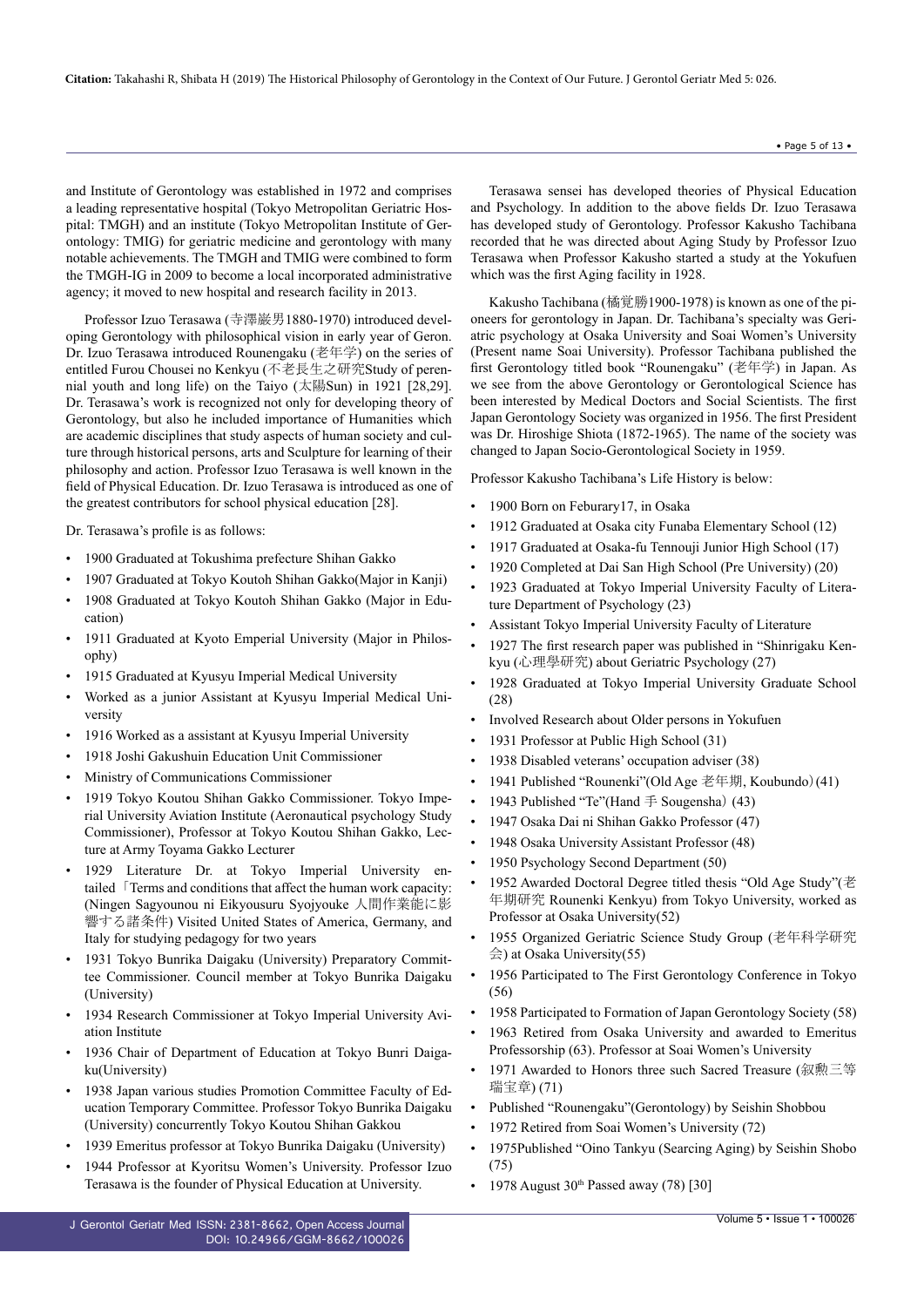## **Foot Steps of Societies of Gerontology in Japan**

The following is history of footsteps of Gerontology in Japan [31]

• 1953 February Geriatric Institute (老人病研究所Roujinbyo Ken-

kyujo), Study Group of Geriatric (Ronjinbyo Kenkyukai老人病 研究会)

- 1953April Japan life Science Association (Nihon Jyumyou Kagaku Kyoukai日本寿命科学協会)
- 1954, July Life Science Research Group (Jyumyougaku Kenkyukai寿命学研究会) sponsored by Japan Gerontology Society (Nihon Gerontology Gakkai日本ジェロントロジー学会)
- 1956, December The first Japan Gerontology Society (第1回日本 ジェロントロジー学会, Tokyo)
- 1957, November The Second Japan Gerontology Society (第2回 日本ジェロントロジー学会, Osaka)
- 1958, November The Third Japan Gerontology Society (第3回日 本ジェロントロジー学会, Nagoya) Changed the name as NihonRounen Gakkai (日本老年学会)
- 1959, November The Japan Geriatrics Society(日本老年医学会)
- 1959November, Japan Socio-Gerontological Society(日本老年社 会科学会)
- 1972, April Tokyo Metropolitan Institute of Gerontology (Present: 東京都老人総合研究所現:東京都健康長寿医療センター研 究所)
- 1981, May Japan Society for Biomedical Gerontology (日本基礎 老化学会)
- 1986, June Japanese Psycho geriatric Society (日本老年精神医 学会)
- 1990, September The Japanese Society of Gerontology (日本老 年歯科医学)
- 1993, June The Dia Foundation for Research on Ageing Societies (ダイヤ高齢社会研究財団)
- 1995, January Japan Academy of Gerontological Nursing(日本老 年看護学会)
- 1995, July National Center for Geriatrics and Gerontology (国立 療養所中部病院長寿医療研究センター現:国立長寿医療研 究センター)
- 2001, July Japan Society of Care Management (日本ケアマネジ メント学会)
- 2002 April J. F. Oberlin University Graduate School of Gerontology (桜美林大学大学院国際学研究科老年学専攻)
- 2006, April The Institute of Gerontology of The University of Tokyo (東京大学総括プロジェクト機構ジェロントロジー寄付 研究部門高齢社会総合研究機構, 2006)
- 2006, October Society for Applied Gerontology Japan(日本応用 老年学会)

Among the above history Japan Socio-Gerontological Society is considered as the fundamental academic association of Gerontology. The Japan Socio-Gerontological Society has established as a scientific organization established in 1959. It explains that the Japan Socio-Gerontological Society has made public its research results, mainly from an interdisciplinary sociological and behavioral science standpoint regarding various issues relating to age and the aged, including health,

J Gerontol Geriatr Med ISSN: 2381-8662, Open Access Journal DOI: [10.24966/GGM-8662/10002](http://doi.org/10.24966/GGM-8662/100026)6 medical care, nursing and welfare. The Society has about 1,500 members who are mainly consisting of researchers from universities and research institutes, and professionals in the fields of health, medical care, nursing and welfare including graduate students. Gerontology is a study of lifelong span development. There is few case study of Gerontologist. As one of the authors, Hiroshi Shibata introduces my life story as a case study for self-reviewing because we can learn how Philosophy of Gerontology has been developed throughout whole life process as follows.

## **Gerontology of Hiroshi Shibata Self reviewing as a Case Study**

The Society for Applied Gerontology-Japan was organized on October 2006. The first Chairman is Hiroshi Shibata. The authors both also found that we were originally from Kitami city, Hokkaido where our ancestors were pioneers during Meiji era from the mid-*19th cen*tury to the early 20<sup>th</sup> century. Moreover, we both attended the same elementary school in Kunneppu town since Hiroshi's grandfather was principal of Kunneppu Elementary School. How we met at the first time was through the first presentation of Ryo Takahashi about Gerontology Curriculum in Higher Education at the 39<sup>th</sup> Japan Socio-Gerontological Society Conference on 18-20 June 1997 in Tokyo. At that presentation Hiroshi Shibata commented that Gerontology Curriculum did not exist in Japan. Therefore, Hiroshi stressed Ryo's presentation was very important to carry on this work. Then, Hiroshi Shibata complemented Ryo's unusual presentation which was began to introduce of self-review of academic process that Ryo's back ground came from Music which was influenced by his father who was music teacher at Kunneppu Junior High School. Ryo was expert of playing the Trombone and good singer. Ryo practiced Judo from high school to university period of the time. After returning back to home in Fukushima. Ryo found from Dr. Hiroshi Shibata's Book that was mentioned that he graduated from Hokkaido University. Ryo was inspired to write a letter of thanks to Dr. Shibata at the Tokyo Metropolitan Institute of Gerontology. After a few days during Ryo was teaching at the Shirakawa School of Nursing, Hiroshi Shibata made phone calling to Ryo that we found the above commonality that we were from Kunneppu Town. We both felt something special and Dr. Hiroshi Shibata asked Ryo to visit his office at the Tokyo Metropolitan Institute of Gerontology. Since then we have been working closely through Gerontology curriculum development. Why we introduced the above experience is study is not only from writing paper, but also following the sense to find the truthfulness which is important for Gerontological study. We proceed to find through our self-reviewing as a case study for learning how to develop self-curriculum of Gerontology as follows:

I, Hiroshi Shibata was born in 1937 in Kunashir Island. I had lived in Kunashir Island from the age from 0 to the age of 6. My father worked at the Hokkaido Salmon Hatchery after graduating as a Fisheries expert unit at Hokkaido University. My mother graduated at Hokkaido Women's school. She had managed a dressmaking shop before marriage. My paternal grandfather graduated from Sapporo Shihan Gakko (Education University) and worked as a principal at Kunnepu elementary School. My father's grandmother attended Nihon Women's University as one of the first students, but discontinued after 2 years due to heart beriberi. My mother's grandfather graduated from Yamagata agricultural school and worked at Nokkeushi Town hall until their retirement. My maternal grandmother graduated at Yamagata Shihan Gakkou and worked at Hokuto Elementary School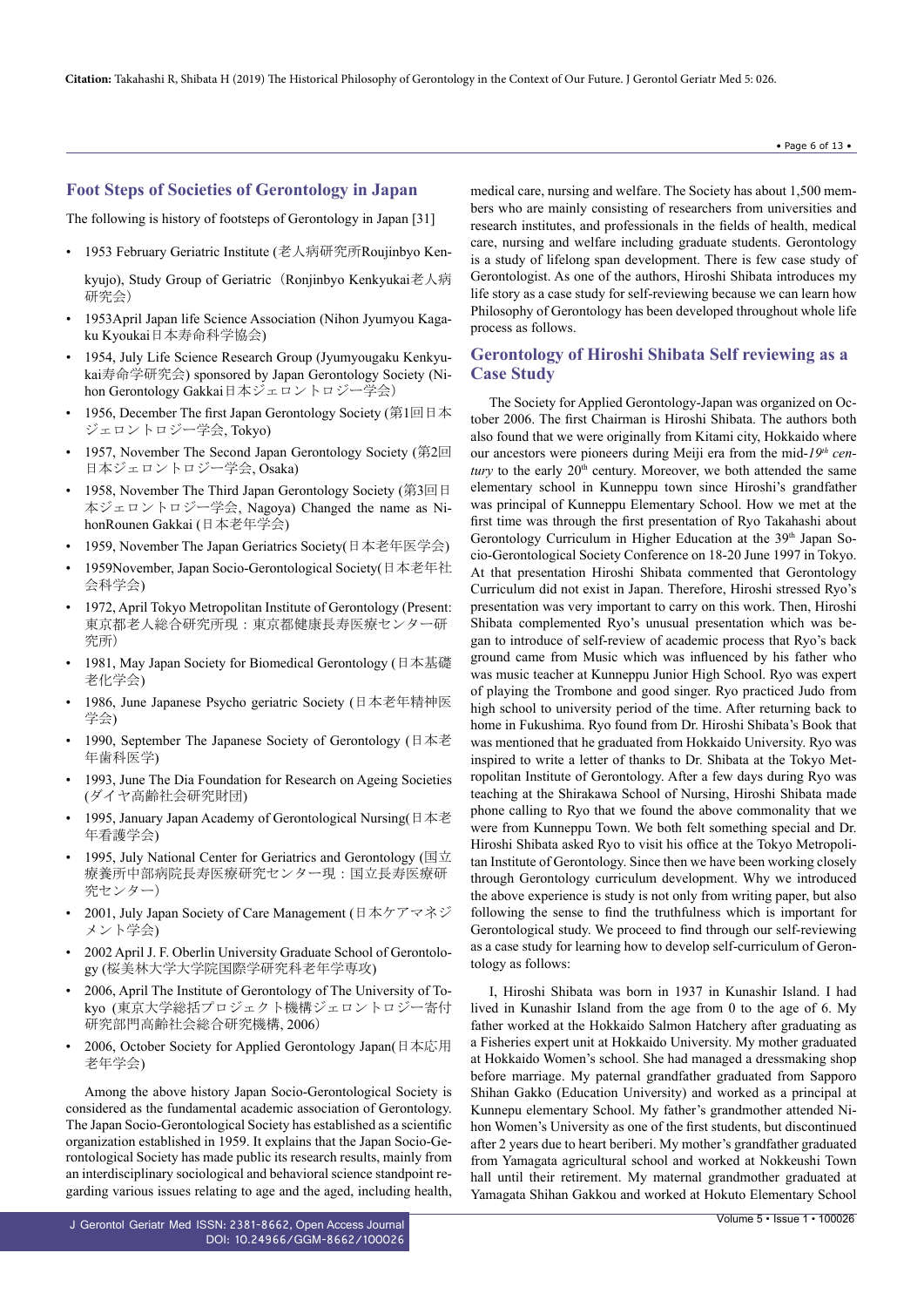until her retirement. I was the oldest child of five siblings (Three boys and Two Girls). At the age of seven I began to study at the elementary school where my grandfather was working as principal in 1944. It was far distance to walk for 4km. Since it was dangerous because sometimes a bear appeared on the road, I was taken care of by my grandparents. At the third term of 1944, my father was transferred to Chitose Salmon Hatchery, I moved to my parent's house which was a far about 8km to his school by walking. Half way was an Ainu Village, and I was taken care of by older Ainu boys. That time was the most painful experience I had because my Ainu friends were discriminated by school teachers and others. But, as a boy I could not do anything. That was my youth's experience with Ainu friends in Hokkaido.

When I was Fifth years at the elementary school, my father transferred to Sapporo. Since then, I attended all schools in Sapporo until graduating from university. I loved to read novels a lot and not study from school text books but somehow I was at the top grade in the class. In the second year of junior high school, I was delivering newspapers at that time, my senior student robbed newspaper at a tenement house that I was very sad. I decided to search Judojo for practicing judo. I became a winner at high school competition. I attended Sapporo Nishi high School. The Sapporo Nishi High School was very popular for cultural activities and social movements from the era of old system. I participated the judo club and chorus club as a non-registered member because it was required to pay a membership fee. So, I officially joined the literary club. When I looked at the trends of literature at the time, I had a conscious awareness about whether I could unify the literature of the crescent proletarian literature of expressions and the opposite sensory flow (Yasunari Kawabata and Riichi Yokomitsu) while being excellent in theme.

In addition, I was interested in philosophical things and was overwhelmed by aphorism (maxim) that Pascal's Pangeh's unorthodimental power is tyranny and powerless justice is powerless. It was behind the backwards to myself who could not protect the Ainu's friends during my childhood. In this way, I began to conduct a study group on the paradigm of discipline of dialecticism with my colleagues in the literature department. Despite being a literary department, by shifting to the direction of doing social movements through student councils etc., by writing.

In 1956, I entered Hokkaido University theory. At that time, five to six years had passed since the self-government association of the university of the whole country had been destroyed due to violent strategy in the student movement of the previous generation. As I entered at the University, I practiced Karate every day in the karate club and deprived of the self-governing body for rebuilding. A year has passed in the meantime. And I noticed that the necessary units to shift to undergraduate are extremely short. At the time of Hokkaido University, except for the Faculty of Medicine and Faculty of Fisheries, the shift to a special course would be decided by the results of the curriculum. In March 1959 I dropped out of Hokkaido University as I saw that I rebuilt the residence association. It will be accurate in view of the social situation that the activists of the student movement will be alienated from the job in the future.

In 1958, I re-entered at the Hokkaido University medical studies course. I thought about my future employment and I was planning to become a doctor of "demosika" that means "s/he couldn't become anything other than a teacher or doctor" or "that guy who doesn't know what s/he's doing and doesn't deserve to be here". Since I

studied what I needed desperately for a year and studied what I needed for the curriculum, I devoted myself to the student movement exclusively with no lecture attendance after enrolling (as I decided to go on to college). It is a so-called security conflict. Most of the subjects and grades felt the lowest, but I believed that they passed. However, the scholarship of the scholarship for the scholarship who had been losing one year due to only one subject due to lack of physical practice time was stopped. With this, it would be three years behind schedule to enter the university first. Since the medical department was 6 years, I graduated from high school and took nine years and graduated gradually in 1965.

After graduating from university, I entered an intern at the University of Tokyo hospital (Bunkyo). At that time, the faculty of medicine was at the height of civilianization movement, creating a coalition of youth doctors, and became the first secretary general. In 1966, I entered as an unpaid medical doctor official at the University of Tokyo medicine department fourth medicine department. This is because the only university course that was conducting epidemiological studies on cardiovascular diseases was there. Beside clinical research, I engaged in targeted feeler work such as staff of the Tokyo Metropolitan Government Office where stroke is frequent. In 1972, with the aim of developing research, the institute moved to the newly launched Center for the elderly problem in Tokyo Metropolitan Government. The world's first Tokyo Metropolitan Institute of Gerontological Research (consisting of 200 researchers) (NIA in the United States in 1974), 703 bed geriatric hospital, and various elderly occupation facilities. I first worked at a senior hospital and then engaged in regional epidemiological research and health activities for seven years in order to make evidence for the elderly health law at Toda Municipal Health Administration Center. I witnessed the establishment of the Long-Term Health Act 1982 and took office as a full-time researcher (Deputy Counselor) of the Tokyo Metropolitan Institute of Gerontology. In 1984, I was appointed leader of interdisciplinary longitudinal research (Koganei research) consisting of medicine, sociology and psychology. It was accompanied by the shift of Shuichi Hatano旗野 脩-Leader (Department of Epidemiology).

In 1988, Koganei's research won the Governor's Prize. Based on this, the Tokyo Metropolitan Government decided to secure research expenses of 100 million yen each year for interdisciplinary longitudinal research (including intervention studies) every year till my retirement which has started since 1991. Since then, I was obliged to have a viewpoint to see medicine, sociology, psychology at equal intervals. The research method established here is still inherited from Tokyo Metropolitan Institute of Gerontology Research and others (Deputy in 1993; he is currently an emeritus staff member).

In 2002, I became a Professor at the J. F Oberlin University Graduate School of Gerontology (I am now a Professor Emeritus/Invited Professor). I directed the first master's degree in interdisciplinary gerontology in 2002 and doctorates degree program in 2004. In 2006 the Japanese Applied Gerontological Society was established. I serve on the boards of five academic societies, including chairing the Society for Applied Gerontology-Japan. I am Chairman of the Gerontology Education Subcommittee of the Science Council of Japan, a Director of the Japan Foundation for Aging and Health, and a Director of the Sukoyaka Dietary Life Association [32,33]. After transitioning to university, I am interested in how to make holistic how to develop the science of the transition to renaissance which has been developed by

• Page 7 of 13 •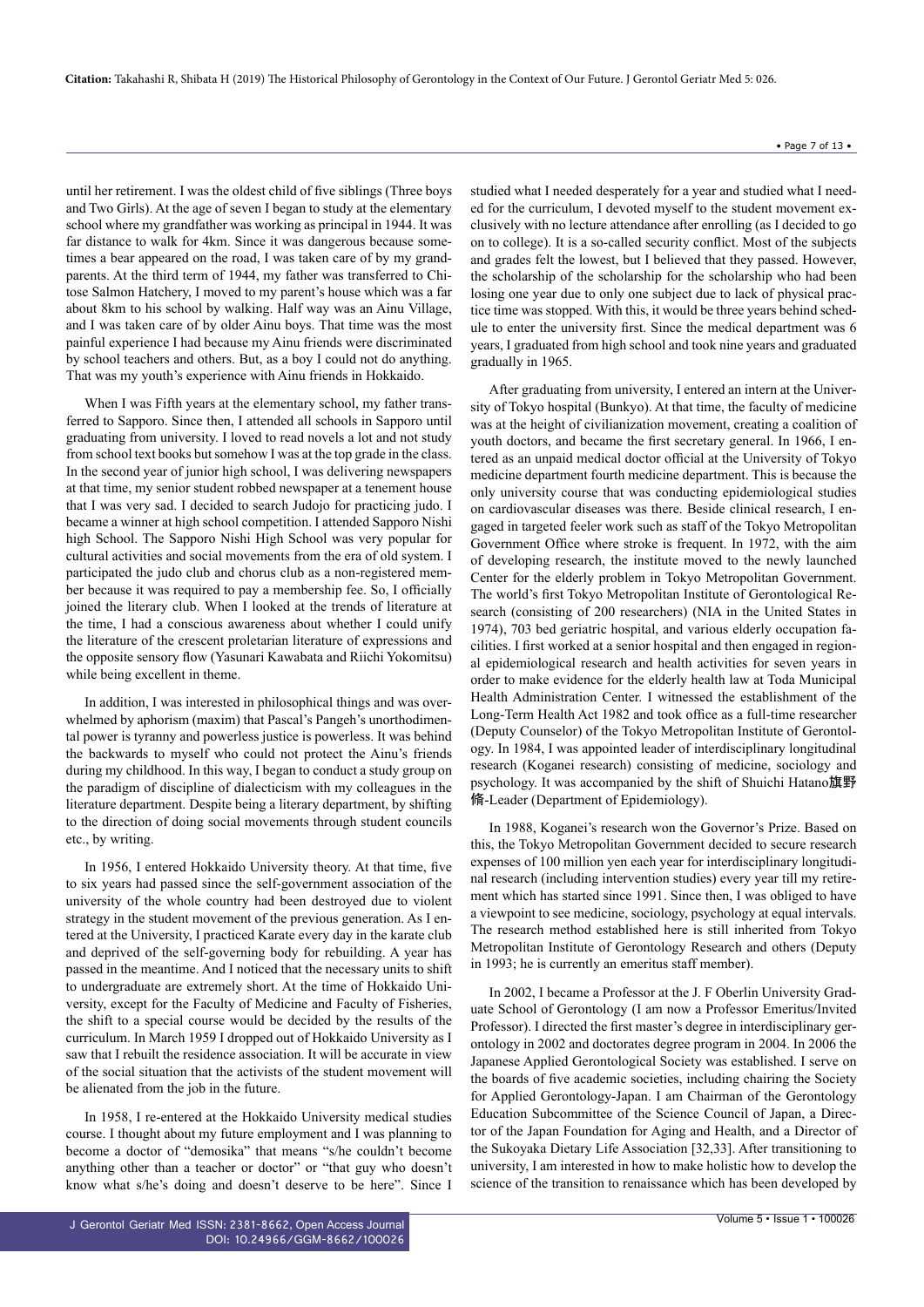vertically downgrading and dividing elements. He thinks that gerontology commits to that mission. As Scott Bass says, "interdisciplinary" is not merely an omnibus but implies that we will get rid of the wall between academics" [34]. In addition, innovation as Dragger or Boyer is also an important keyword. The viewpoint of education becomes important with discovery. I'm thinking about something more like recent days. It is sure that that experience affected into our own philosophy of lives in Gerontology, as well.

## **Prospectus of Society for Applied Gerontology (SAG) - Japan**

The purpose of SAG Japan is to provide assistance to professionals in a variety of fields such as industry, government, academia and the private-sector who are interested in improving services for an aged society. Providers of services to the aging and their families require wide-ranging expertise in gerontology. Our aim is to provide leadership as a network center for the development of programs for commercial provision, marketing, and service promotion and creation of social services that will combine commercial success with increased well-being and contributions to society.

#### **SAG explained about aims of the society as follows**

"Schools of medicine, nursing science and welfare studies have traditionally been the centers of gerontology education up to the present in our country. In other words, education in Japan has been focused on solving the problems of sick, handicapped and economically disadvantaged persons. Perhaps this was unavoidable in a country that joined the 'aging society club' later than western countries. This medical focus has caused a significant delay in establishing structures and policies for aging populations in Japan. In the fields of developing ageing markets, services and product development, limited knowledge concerning applied gerontology is evident. Also, a sense of discrimination (ageism) can be detected in facilities for senior citizens and in regional continuing education programs. We would like to support programs and services vital to aged societies from the perspective of not only industry, government and academia, but also private organizations and individual-level activities. In order to make these programs more effective and meaningful, it is necessary to create a system in which we can study applied gerontology systematically, and one in which people from various fields can exchange their wisdom, ideas and information. This, in a nutshell, is exactly the aim of our.

## **Society for Applied Gerontology**

This society will provide a forum to present members' research as other academic societies do, and we will also emphasize publishing and the exchanging of information along with various systematic training functions, so that members can improve their skills and understanding. We would also like to prepare retraining programs for people with various qualifications, and 'skill up' programs. We would like to further develop our applied gerontology activities through international exchanges. We would sincerely like to ask for the participation and cooperation of the people in all industry, government, academia and private-sector fields" (Society for Applied Gerontology-Japan website). It is also translated as "創齢学 (Soureigaku)". This was originally created by Nippon Care-Fit Education Institute (Nippon Care-Fit Education Institute 2018).

#### • Page 8 of 13 •

#### **Care-Fit translation of gerontology in Japanese**

"創 (Sou)" in "創齢学"consists of "倉 (Kura)" and "刀 (Katana)". "倉" means "path finding "or "pioneering". "刀" has means "sword", which stands for the action "to open the way". "齢 (Rei)" consists of "歯 (Ha)" and "令 (Rei)". "齢" stands for "age". This originated from the idea that strengthening one's teeth leads to his/her longevity. " 令" is a pictograph that shows people gathering and kneeling down to seek enlightenment. These words show that "創齢学 (Soureigaku=Creating Aging Learning or Study)" is a type of learning in which people come together and teach each other ways of happiness and longevity. Gerontology has inter-disciplinary, inter-professional and inter-national features. Given these factors, we sum up the research, application and applied practice of this learning and call it "創齢学 (Soureigaku)" for Gerontology with philosophical understanding in Japanese. Gerontology is for Improving Quality of Life by knowing individual's genealogy. Above all things have been related to Family History.

Gerontology knows his/her values that we are, where we are from, where we will go the life after death. That is reason why it is important to know of the History of ourselves. It is important to keep these pioneers' SOUL as we call again, "Kigatsuku" means "an inner spirit to act without being told what to do". SOUL can be grown by See, Observe, Understand and Listen to learn each other. The philosophy of Gerontology is a practical philosophy to explore a nature of humanity itself and practice the learning. Thus, the learning requires the collecting information and applied practice with Philosophy. Leonardo da Vinci is a great model that implemented it throughout his life [35]. If we got his leaning as an educational approach, it is regarded as fostering of creative personnel for their entire life. The next chapter discusses to verify how the principle relates to Leonardo da Vinci.

## **My Personal Journey in Gerontology**

Da Vinci Project 2007 in Okinawa, Japan Conference is intended for those who wish to learn more about aging and creating a viable and welcoming society in which the positive aspects of aging (Gerontology) can be infused through daily life activities and seeks to:

- Bring together a diverse group of participants from various disciplines related to education and health care, including health care practitioners, trainers, educators, scholars, researchers, students, artists, performers, community organizers and etc.,
- Promote the cafeteria curriculum to suit individual needs and capabilities
- Explore and co-create SOUL model (See-Observe-Understand-Learn) for building up knowledge regarding aging and disabilities; and
- Provide a rich atmosphere for learning, collaborating and supporting

The meetings have focused on the industry-government-academia unification and also especially on the fusion of business, education and IT in order to build a collaborative-learning society through the comprehensive power of ART (ART = Atmosphere + Read + The = Read The Atmosphere (The word "atmosphere" in this case implies the meaning of the word "qi", which refers to "vital energy", "natural phenomenon under heaven" or "invisible power/force")). This is named generically as Da Vinci Project. In this project, Da Vinci's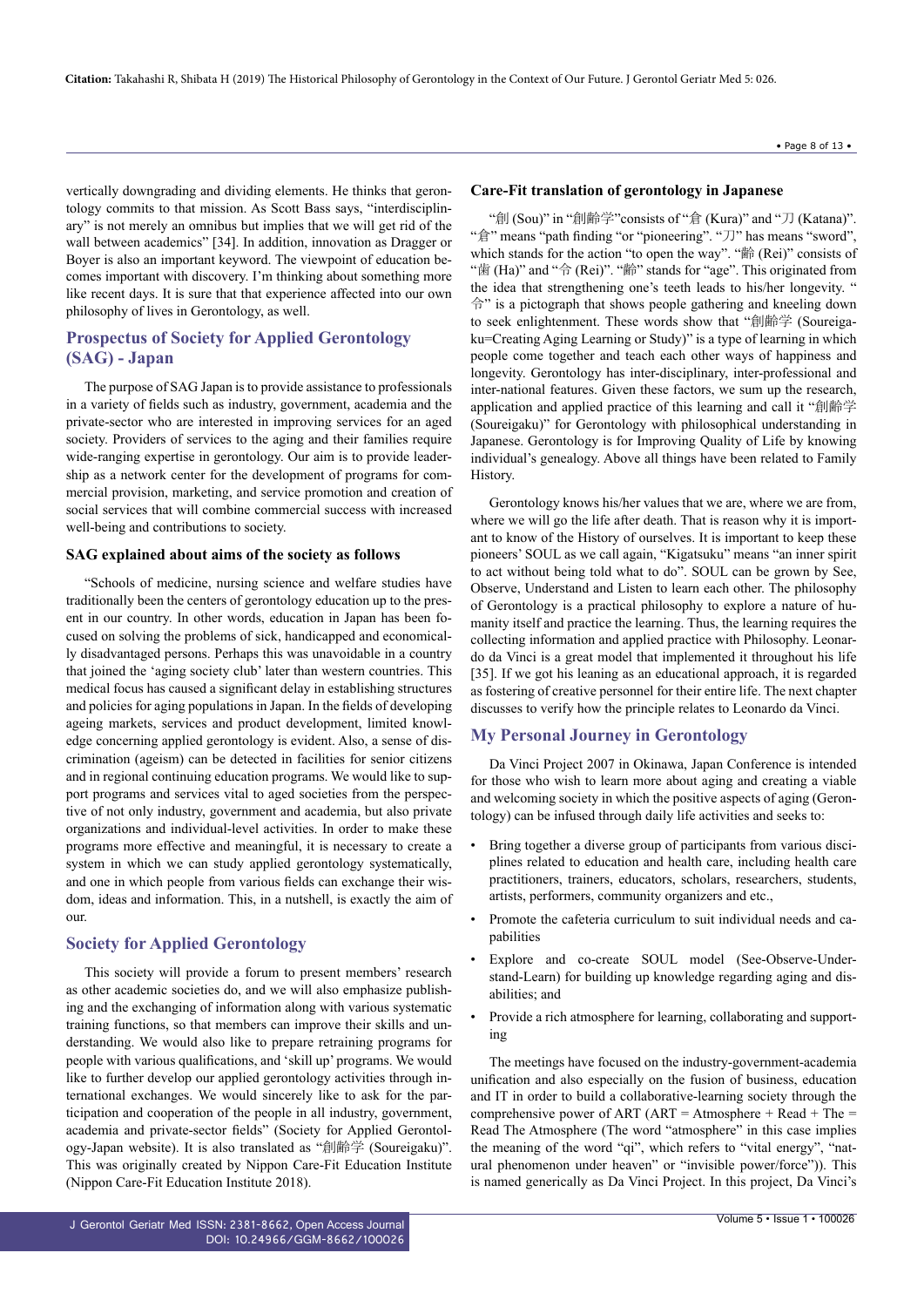lifelong, practical and empirical learning will be put together as cafeteria curriculum, which was proceeded on April 14<sup>th</sup> 2012 in commemoration of the 560<sup>th</sup> year since his birth. In order to lay its foundation, Gerontology International Synthesis Meeting held March 2007 in Okinawa has issued the following statement:

#### **"Da Vinci Project 2012" Okinawa proclamation**

Be it known unto all nations and interested persons that on March 3, 2007, the International Gerontology Synthesis Meeting, sponsored by the Care-Fit Service Association in Okinawa, Japan, issued the Okinawa Proclamation on Respect for Aging. This proclamation is made in support of the Da Vinci Project, which is a universal approach that recognizes the importance of all age groups accepting the dignity and value of older adults. The theme of this international synthesis meeting reflects the essential components of the proclamation: Youth is a Gift and Age is an Art.

The Proclamation recognizes the importance of: Implementing curriculum that is interdisciplinary and reflects the complex nature of aging. Implementing a curriculum that reflects the life span for persons with and without disabilities within settings including the home, education, public life, and the work place.

Through this proclamation, we encourage collaborative relationships between business, government, education and all organizations related to aging and disabilities throughout the universe. In addition, this collaboration also recognizes the importance of individual creativity, art and science in achieving universal understanding of See, Observe, Understand and Listen (SOUL) which is called KIGAT-SUKU, which means an inner spirit to act without being told what to do. Therefore, may all persons and organizations with an interest in the welfare of our universe strive to work toward developing applied knowledge that integrates the best wisdom about older persons with the SOUL.

#### **Okinawa Da Vinci project 2012 representatives:**

Da Vinci Project 2009 in Visakhapatnam, India: The conference was organized by AU-NCSA Center for Gerontology which was established between the Andhra University and Nippon Care-Fit Service Association. The theme of the conference was Youth is a gift and Age is an Art. Dr. APJ Abdul Kalam, Former President of India was Chief Guest as the key note speaker. Dr. Kalam gave talk on the title Ageless Heroes [36]. Dr. Kalam made the following statement to the audiences, "I am sure, the gerontologists assembled here will create a socio-psychological model for making the aged and experience people as an asset for the community. The intervention could be design based on the circumstances and the situation in which the individuals are placed. Preparing for such a situation needs tackling of the problem right from the young age. The parents have to provide a conducive atmosphere for the growth of the children. This also will need training of the parents on good parenting. Simultaneously, there is a need for training the teachers to make the students as enlightened citizens apart from providing them with professional knowledge. Also, the corporates and the government would also need training packages for preparing the citizens for the old age. A combined effect of all these actions can lead to generate ageless heroes in our society".

Dr. Edward F Ansello greeted as AGHE representative in behalf of Dr. Marilyn R Gugliucci as president of gave address entitled the Gerontology Curriculum Palette as an Aid to understanding as a part

of project, which is called the Da Vinci Kigatsuku Cafeteria curriculum 2012 [37]. As special guests from Tokyo, Japan Mr. and Mrs. Kei Iguchi participated with his paint, Evening Prayer, which was use as our conference art. The paint was donated to the Visakhapatnam Museum. 18 members of the Echu Yatsuko Owara Dojo from Toyama, Japan performed special traditional dance, which express thank to God for fruitful harvest. All members came to Visakhapatnam for this conference with their own cost willingly for expresses their love and charity to people in India as representatives from Toyama, Japan.

During valedictory session Prof. Beela Satyanarayana, Vice Chancellor, Andhra University made special announcement that there would be the first Center for Gerontology program with originated programs may be established as model program not only in India, but also universal setting with YOGA concept. The author, Ryo Takahashi has been working to develop such philosophy by working with wonderful colleagues in the field of Gerontology. Professor Edward F. Ansello introduced such collaborative working in his special recognition award's address at The Clark Tibbitts Lecture, given at the  $37<sup>th</sup>$  annual meeting of the Association for Gerontology in Higher Education, Cincinnati, OH, and March 17-20, 2011. Prof. Edward F. Ansello wrote as follows [38]:

'Under the guidance of Dr. Ryo Takahashi of the nonprofit Nippon Care-Fit Service Association, a number of us Americans began collaborating with Southeast Asian colleagues about 2003, with the grand vision of bringing a set of curriculum standards to Japan. Although the overwhelming majority of Japan's medical schools had established geriatrics departments, there was at the time only one university with an educational gerontology program. Soon invited to help initiate or advance educational gerontology in Tokyo, Okinawa, Andhra Pradesh, and Abu Dhabi, I found myself more critically examining core subject matter. Before transplanting our standards, I asked myself if the traditional focus of the core curriculum (biomedical, social, psychological) were so relevant in these contexts and were sufficient to pass the litmus tests of helping those who are not old understand it better and those who are old seek what they may be looking for. I found in these cultural contexts, lifestyles and values different from what I had known and, in many ways, different from each other. High technology, spirituality, religion, and music seemed to influence daily life more.... In India our hosts at Andhra University wished to initiate a yoga gerontology program, incorporating not our American concept of yoga as exercise but the sense of meditation, internal communion with a spirit, acceptance rather than resistance. I became aware that our content (subject matter), our methods (research studies), and our values (aging as decline) had limitations. Quantitative studies and descriptive statistics appraise the normative characteristics of groups, the collective of acquired behaviors and lifestyles. Even individualized qualitative studies may seldom pierce the external." [37].

Da Vinci Project 2011 in St. Peterburg, Russia: As mentioning before Gerontology is introduced by Ilya Mechnikov (1845-1916). Mechnikov was born in Ukraine. Ilya entered Kharkiv Lycée in 1856 where he developed his interest in biology. Then, he was convinced by his mother to study natural sciences instead of medicine in 1862. He enrolled at Kharkiv University for natural sciences, completing his four-year degree in two years. In 1864 he went to Germany to study marine fauna on the small North Sea island of Heligoland. In 1867 Mechnikov returned to Russia to get his doctorate with Alexander Kovalevsky (1840-1901) from the University of St. Petersburg.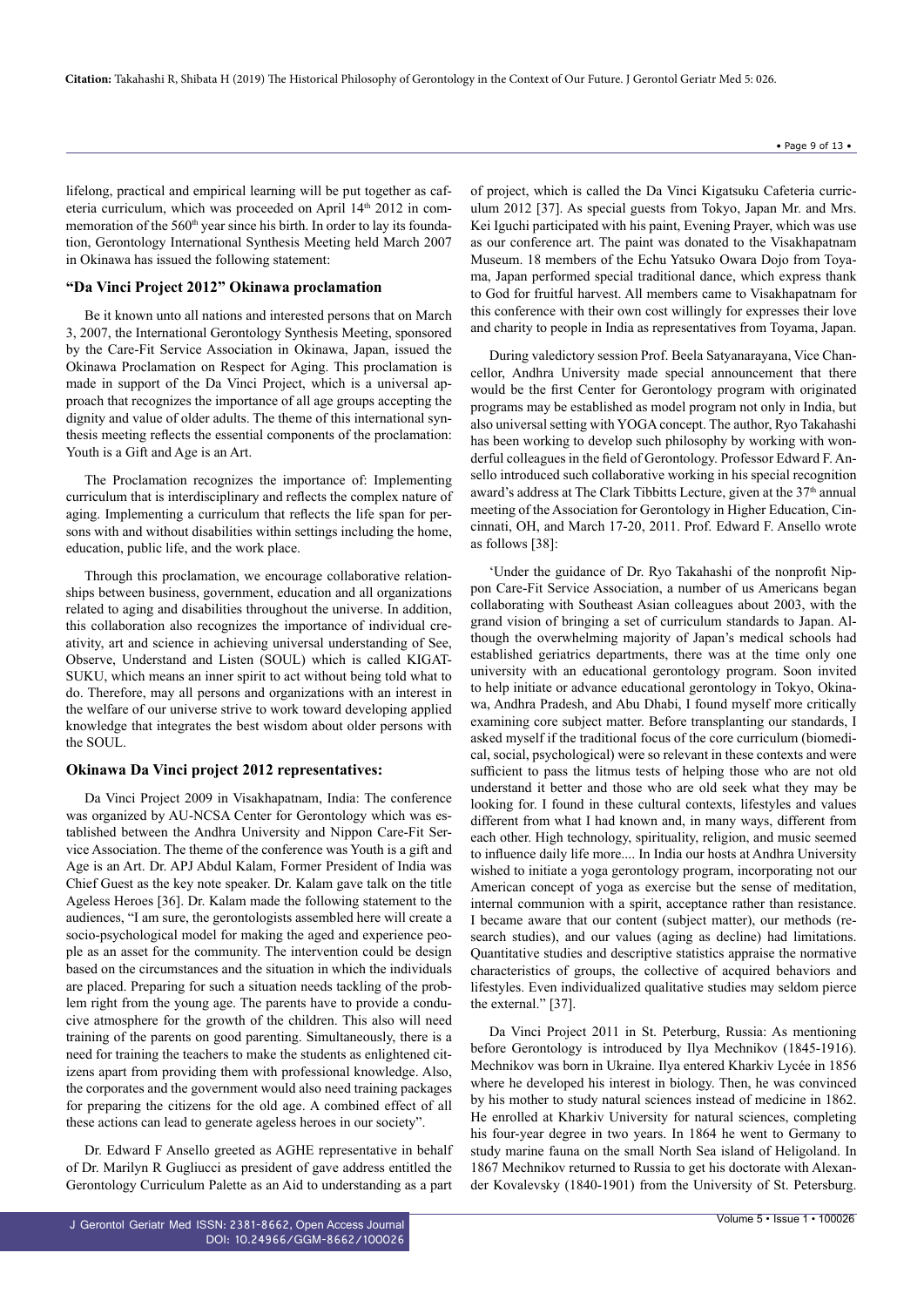Because of the above reasons, the author decided to connect with the Philosophy of Mecnikov's Gerontology in St. Peterburg, Russia.

## **Conference Theme was "Youth is a gift Age is an art" on April11-13, 2011**

Background of the conference aims and organizers were as follows: Some facts from the Report of the Commissioner for Human Rights in the Russian Federation in 2009 recently published on May 2010. It would be very important to take them in round-table discussions and presentations, especially convention, right for rehabilitation and family care giver's support: Insufficiency of conceptual frameworks of social welfare system leads to the extremely low level of compensation payments to non-working caregivers for disabled or elderly. In 2009 these payments amounted to 1200 rubles (40 USD) per month. Mr. Lukin, the Commissioner for Human Rights says, "It is impossible to understand based on what ideas and calculations this amount was accepted. It is many times smaller than the subsistence minimum".

According to the rules of the monthly compensation payments to non-working caregivers for disabled citizens (approved by RF Government Decree in 2007), even this paltry sum is not paid if a caregiver gets unemployment benefit, the maximum value of which is 4900 rubbles (160 USD). Moreover, if the object of care - a person with disability - will find a feasible paid work, the person exercising care for him, according to the same rules of compensation loses these 1200 rubbles compensation. In reality it means, that people with severe motor disabilities, who could work at home, for example, by internet, cannot do it, because their mothers will not have even this small compensation for caring for them. Mr. Lukin says: "The main reason for such humiliating low levels of these compensations, is that neither the state nor the society do not understand the simple and obvious truth: a person voluntarily taking care of the disabled or elderly person is taking the part of the social functions of the state, often to the detriment of own desires and interests. Such self-sacrifice deserves more understanding and, of course, adequate financial incentives".

Equality of rights regarding to citizens with disabilities is achieved mostly through the provision of social security services, as well as benefits. According to the Commissioner, the main benefit would be to finance government programs for the disabled as a priority, rather than as a residual. The Commissioner has stressed the difficult situation in rehabilitation of people with disabilities. Many of them, especially Middle-Aged and Elderly, generally do not have individual programs of rehabilitation, which does not allow them to learn, work, or receive rehabilitation. Many complaints come about the content of such programs. The total number of rehabilitation facilities is about 18% of the demand. In practice, this means LINES to institutions! At present, Russia has 1,683 institutions for senior citizens and disabled persons located in 4333 buildings, 667 of which are in need of major repairs and some are in bad condition and could collapse at any moment.

The Commissioner also says: Russian Federation signed the UN Convention on the Rights of Persons with Disabilities in September 2008. This event would be welcome, if not inexplicable delay in the ratification of this Convention. Meanwhile, no decisions are made on development of national legislation and policies concerning people with disabilities.

Da Vinci Project 2012 in Tochigi, Japan: Hare introduces about old history of aging philosophy through the entitled the Timeless Appeal of "Narayama Bushi-kō" by Shichiro Fukazawa [39]. The following essay is a reflection on the widespread appeal and enduring significance of Fukazawa Shichirō's debut novel Narayama Bushikō (楢山節考, The Ballad of Narayama). A brief introduction of the novel's historical background is followed by an examination of its main characters and themes in the light of Fukazawa's character and philosophy of life [40]. Some parallels with modern society are then suggested before concluding with a short discussion of Fukazawa's unique storytelling techniques.

Hare explains about Narayama Bushi-ko as follows: Based on a well-known Japanese legend, Narayama Bushi-kō is set at an indeterminate time in the past in a nameless, remote, impoverished Japanese mountain village. Food is so scarce in "Yonder Village" that infanticide is common practice and custom dictates that the elderly, on reaching the age of 70, must be accompanied by a family member on a "pilgrimage" to Mount Narayama and left there to die [39]. The narrative focuses on grandmother Orin's preparation for the pilgrimage in the months leading up to her seventieth birthday and culminates in her son Tatsuhei's solitary return from the Mountain to the family home, where Orin's personal belongings have already been claimed by her grandchildren. Since its publication in the influential literary magazine Chūo Kōron in 1956, when Narayama Bushi-kō rocked the Japanese literary world with the raw immediacy of both its style and subject matter, the novel and its film adoptions have continued to fascinate a wide spectrum of readers and cinema-goers throughout the decades into the 21st century.

Proposal for the Kitami 2020 Summit: The author has been appointed as to a clinical professor at the American University of Sovereign Nations (AUSN) which is leaded by President Darryl Macer in Scottsdale, Arizona, USA. The AUSN represents a monumental historic development: this project represents the development of the First-ever US Medical School and First-ever Master of Public Health (MPH) program to be located on Native American Sovereign Land. There is the one philosophy calls the "7<sup>th</sup> generation" principle taught by Native Americans that in every decision, be it personal, governmental or corporate, we must consider how it will affect our descendants seven generations into the future. A generation is generally considered to be 25 years, so that's 175 years [41] Finally, learning of disaster management should be considered lifelong span development for all human beings for building up Peace and Harmony in one Universe. This will conclude of the words of Rabindranath Tagore gave lectures titled "MAN" at the Andhra University in Visakhapatnam on December 8-10 in 1933. "By the Lord, "You have to live a hundred years, you must act," fulfill your hundred years of life by work, such work as can truly be claimed through belief and result to express the truth of (Soham) "I am He." Not by turning up one's eye-balls and sitting with closed breath and staying far away from man do we gain this Truth. This work, this toil is not for earning livelihood" [7,8,42]. This work should contribute for the world peace particularly toward to 2020 the time of Olympics in Tokyo. The main aim of the Olympics is unified spiritual, national heritage and remove racial belief, honor, poets and writer have chance to express themselves to large audience, seen as festival, have peace, remove social evils. 2020 must be the first line of real no discrimination of all nations, kindred's, tongues and people for working and helping together for peace and harmony through KIGATSUKU SOUL.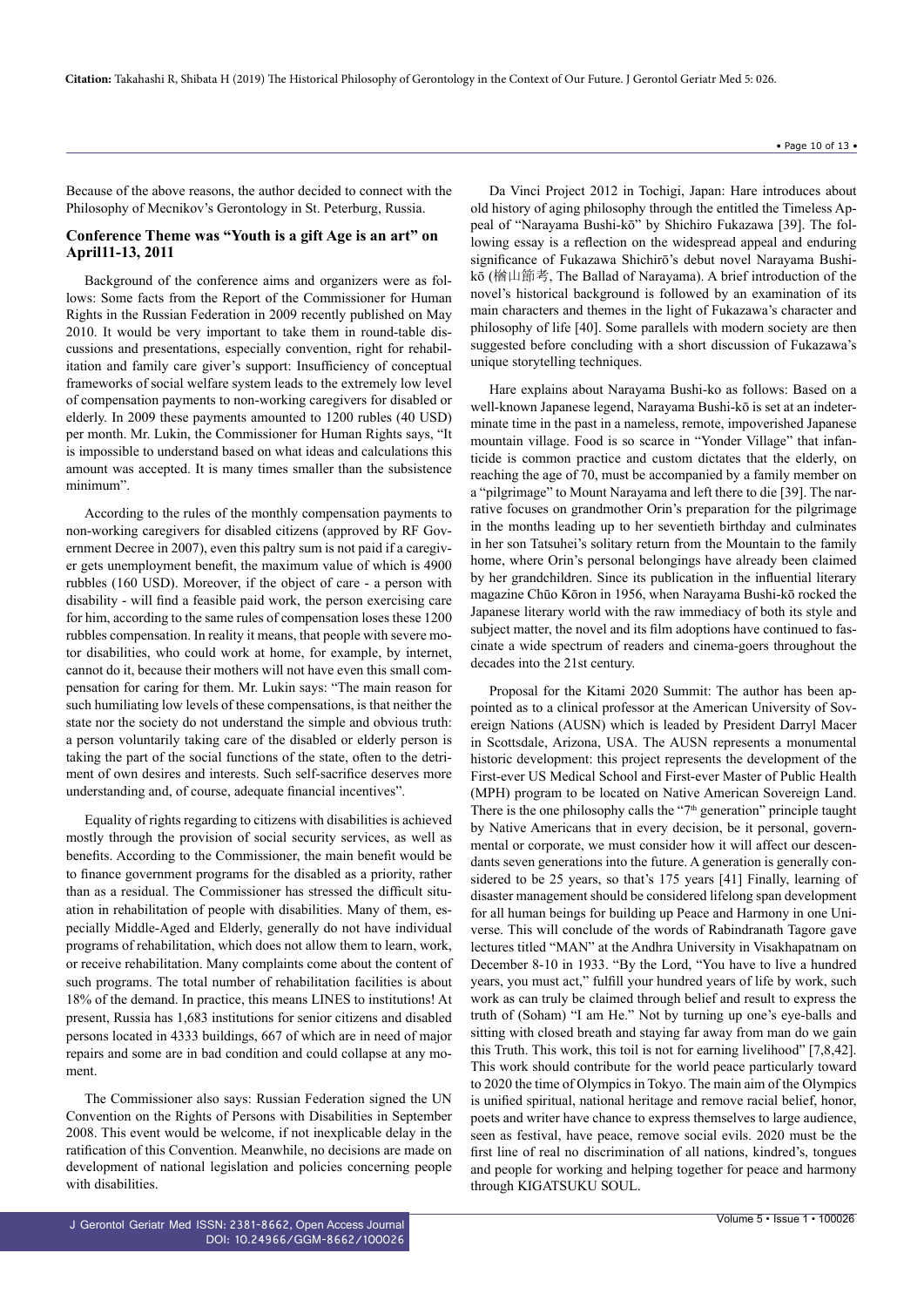**Citation:** Takahashi R, Shibata H (2019) The Historical Philosophy of Gerontology in the Context of Our Future. J Gerontol Geriatr Med 5: 026.

Kigatsuku means "an inner spirit to act without being told what to do". SOUL can be grown by See, Observe, Understand, and Listen to learn each other toward to 2030. The aim is set for putting poverty in museum by 2030 as Professor Muhammad Yunus stated in his vision. In order to achieve such vision it has to going back to fundamental roots of human beings. It is important to searching real history of roots of each country of tribal, heritage such as AINU people and Native Americans.

The gathering location for applying the above philosophy is chosen in Kitami city, Hokkaido on Aug17-23 in 2020 because Kitami city in Hokkaido is not only the author's homeland, but also it was opened the land by Pioneer with the help of AINU, Indigenous people in Japan. These pioneers came to Hokkaido to create new world with the Movement for Civic Rights and Freedom in the 1880s from the various areas in Japan. Budo Keiko Enbu kai (Martial Art Competition) for Judo and Kendo is planed is reviewing acting philosophy of Bushido which is required with Meditation, Prayer, or Yoga or Zen practice. This must be the central of Bushido [43,44]. With all above histories, teaching principle and philosophy the Gerontology concept has been set up. The following conference has been preparing now. Topics are chosen as follows: Education, Human Rights (Indigenous people), Disasters Management and Environment within Bioethics [41,45].

All participants are welcomed to gathering to Kitami city, Hokkaido, Japan during the year of Tokyo Paralympics and Olympics in 2020.

- 2020 Gerontology Conference in Kitami, Hokkaido, Japan
- International Gerontology Conference: Theme: Youth is a Gift and Age is an Art
- International Youth Peace Ambassador Summit and Indigenous Leaders' Summit: Training Workshop (YPA)
- International Shogido, Budo Keiko Enbukai for all people including disabilities in Kitami 2020

## **Date:** Aug 17-22, 2020

**Location:** Kitami city Culture Hall

**Purpose:** Training future leaders from Youth

**Activities:** Youth Summit about Environment, Prevention from Disaster, Education, Human rights for Indigenous people; Shogido, Budo Keiko Enbukai for persons with intellectual disabilities Hokkaido Sakamoto Ryoma Cup (Shogido, Judo; Kendo)

Aug17 (Mon) Shogido (Japanese Chess) workshop and competition at Kitami Art Culture Hall

Aug 18 (Tue) Welcome Budo Keiko Enbukai at Kitami City Budokan

**Keynote Lecture:** Princess Akiko of Mikasa

World Indigenous Culture Exchange Festival Pray for World and Peace at Kitami Citizen's Hall

Aug 19 (Wed) International Summit round-table meeting at Napal Kitami (Hokkaido Youth Support Activity Center)

Aug 20 (Thurs) International Summit Roundtable Meeting at Napal Kitami

Aug 21(Fri) Field Trip in Abashiri Area

Aug 22(Sat) Field Trip in Aakan Area

**Sight Seeing:** Hokkaido Museum Northern People http://hoppohm. org/index2.htm

J Gerontol Geriatr Med ISSN: 2381-8662, Open Access Journal DOI: [10.24966/GGM-8662/10002](http://doi.org/10.24966/GGM-8662/100026)6

Abashiri Prison Musium http://www.kangoku.jp/ Moyoro Shell Mound Musium http://moyoro.jp/ Akanko Ainu Kotan http://www.akanainu.jp/

#### **Conclusion**

The most important feature of Gerontology is the research and practice to raise individual quality of life based on current living circumstances, placing the right people in the right jobs. In it is required to apply the power of "awareness" according to each country or environment. Therefore, in order to carry the project forward, it is important to focus on developing potential ability of awareness, which is naturally possessed by human being (SOUL Theory), before acquiring cultures around the world. SOUL Theory is a hands-on theory, which argues that developing synthetic abilities of Seeing, Observing, Understanding and Listening develops the potential ability of human nature.

#### **Acknowledgment**

I thank President Darryl RJ Macer at American University of Sovereign Nations who has mentored us for learning of the bioethics with philosophy of Gerontology with broadly, widely and deeply.4

#### **References**

- 1. [Metchnikoff E \(1910\) Nature of man: Studies in optimistic philosophy. GP](https://www.abebooks.co.uk/servlet/BookDetailsPL?bi=22828571534&searchurl=sortby%3D17%26tn%3Dnature%2Bman%2Bstudies%2Boptimistic%2Bphilosophy%26an%3Dmetchnikoff%2Belie&cm_sp=snippet-_-srp2-_-title29) [Putnam's sons, New York, USA](https://www.abebooks.co.uk/servlet/BookDetailsPL?bi=22828571534&searchurl=sortby%3D17%26tn%3Dnature%2Bman%2Bstudies%2Boptimistic%2Bphilosophy%26an%3Dmetchnikoff%2Belie&cm_sp=snippet-_-srp2-_-title29).
- 2. Burdick DC (2006) Encyclopedia of Gerontology. In: James E Birren, Suresh I S, et al.(eds.). Academic Press, 619-630.
- 3. [Klimczuk A \(2012\) Supporting the development of Gerontechnology as](http://www.magnanimitas.cz/ADALTA/0202/papers/A_klimczuk.pdf) [part of silver economy building. J Interferon Res 2: 52-56.](http://www.magnanimitas.cz/ADALTA/0202/papers/A_klimczuk.pdf)
- 4. [Franssen M, Lokhorst G, Poel I \(2013\) Philosophy of Technology. Stan](https://plato.stanford.edu/entries/technology/)[ford Encyclopedia of Philosophy. Stanford University, USA.](https://plato.stanford.edu/entries/technology/)
- 5. [Kapp E \(1877\) Basics of a Tecknik philosophy: On the genesis of the cul](https://translate.google.co.in/translate?hl=en&sl=de&u=https://archive.org/details/grundlinieneine00kappgoog&prev=search)[ture from a new perspective. New York Public Library, New York, USA.](https://translate.google.co.in/translate?hl=en&sl=de&u=https://archive.org/details/grundlinieneine00kappgoog&prev=search)
- 6. Tagore Kinenkai (1961) Tagore Seitan Hyakunen Kinen Ronbun Shu. Tokyo, Japan.
- 7. [Tagore R \(2002\) Gitanjali. Rupa, New Delhi, India.](http://rupapublications.co.in/books/gitanjalirabindranath-tagore/)
- 8. Takahashi R (2011a) Hito Man (in Japanese). Hon no Izumisha, Tokyo, Japan.
- 9. Takahashi R (2011b) QOL Study of Persons with Intellectual Disabilities and Their Families: Comparative Study of Different Culture Background including Religions. Gerontology Research Center.
- 10. [Perterson DA \(1980\) Who are the educational gerontologists. Educational](https://www.tandfonline.com/doi/abs/10.1080/0360hyp800050105) [gerontology 5: 65-77.](https://www.tandfonline.com/doi/abs/10.1080/0360hyp800050105)
- 11. [Gardner H \(1983\) Frames of Mind: The Theory of Multiple Intelligences.](https://books.google.co.in/books?id=_hWdAAAAMAAJ&q=Gardner+H+(1983)+Frames+of+Mind,+Basic+Books&dq=Gardner+H+(1983)+Frames+of+Mind,+Basic+Books&hl=en&sa=X&ved=0ahUKEwjwzZb32LjhAhVf73MBHStoAzYQ6AEIKDAA) [Basic Book, New York, USA. Pg no: 440.](https://books.google.co.in/books?id=_hWdAAAAMAAJ&q=Gardner+H+(1983)+Frames+of+Mind,+Basic+Books&dq=Gardner+H+(1983)+Frames+of+Mind,+Basic+Books&hl=en&sa=X&ved=0ahUKEwjwzZb32LjhAhVf73MBHStoAzYQ6AEIKDAA)
- 12. [Gardner HE \(2000\) Intelligence Reframed: Multiple Intelligences for the](https://books.google.co.in/books?id=pU4gAQAAQBAJ&dq=Intelligence+Reframed+Multiple+Intelligences+for+the+21st+century&hl=en&sa=X&ved=0ahUKEwib5sfk2bjhAhVBVXwKHYMrBT8Q6AEILjAB) [21st Century. Basic Books, New York, USA. Pg no: 300.](https://books.google.co.in/books?id=pU4gAQAAQBAJ&dq=Intelligence+Reframed+Multiple+Intelligences+for+the+21st+century&hl=en&sa=X&ved=0ahUKEwib5sfk2bjhAhVBVXwKHYMrBT8Q6AEILjAB)
- 13. [The Church of Jesus Christ of Latter-day Saints \(1979\) Holy Bible. The](https://www.lds.org/scriptures/bible?lang=eng) [Church of Jesus Christ of Latter-day Saints, New York, USA.](https://www.lds.org/scriptures/bible?lang=eng)

3. [Yunus M \(2006\) Public Lecture: Banker to the Poor - Lifting Millions Out of Poverty](https://www.theigc.org/about/our-model/) [through Social Business. IGC, USA.](https://www.theigc.org/about/our-model/)

• Page 11 of 13 •

<sup>4.</sup> [Philosophy \(2019\)](https://en.wikipedia.org/wiki/Philosophy)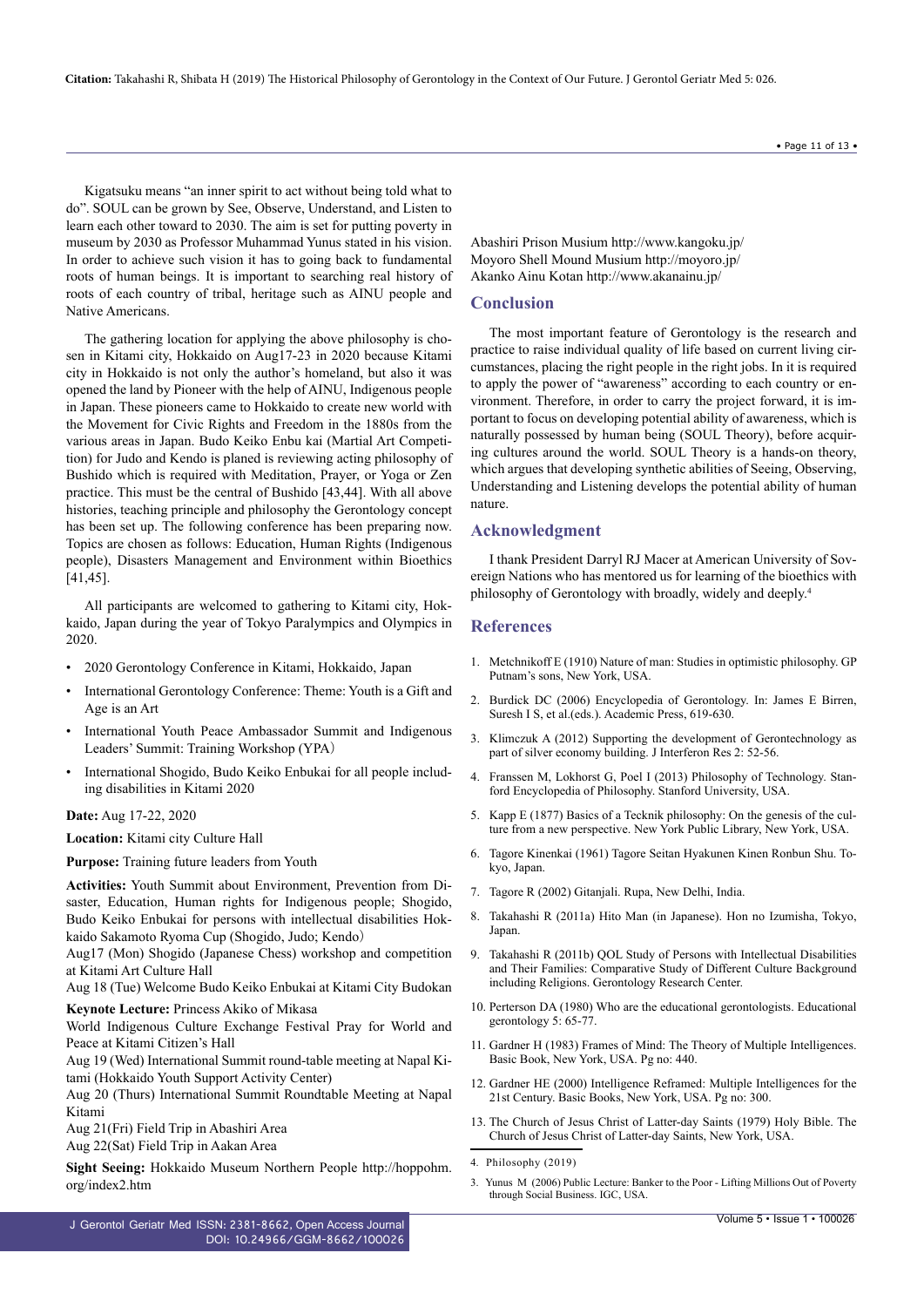- 14. [Freeman JT \(1980\) Some Notes on the History of the National Institute on](https://academic.oup.com/gerontologist/article-abstract/20/5_Part_1/610/577636) [Aging. Gerontologist 20: 610-614.](https://academic.oup.com/gerontologist/article-abstract/20/5_Part_1/610/577636)
- 15. [Freeman JT \(1960\) The first fifty years of geriatrics \(1909-1959\). Geriat](https://www.ncbi.nlm.nih.gov/pubmed/13824746)[rics 15: 216-218.](https://www.ncbi.nlm.nih.gov/pubmed/13824746)
- 16. [Tibbits C \(1960\) Handbook of Social Gerontology: Societal Aspects of](https://academic.oup.com/sw/article-abstract/6/3/126/1877926?redirectedFrom=fulltext) [Aging. University of Chicago Press, Chicago, Pg no: 770.](https://academic.oup.com/sw/article-abstract/6/3/126/1877926?redirectedFrom=fulltext)
- 17. [Blackburn JA, Dulmus CN \(2007\) Handbook of Gerontology: Evi](https://www.wiley.com/en-us/Handbook+of+Gerontology%3A+Evidence+Based+Approaches+to+Theory%2C+Practice%2C+and+Policy-p-9781118269640)[dence-Based Approaches to Theory, Practice, and Policy. John Wiley &](https://www.wiley.com/en-us/Handbook+of+Gerontology%3A+Evidence+Based+Approaches+to+Theory%2C+Practice%2C+and+Policy-p-9781118269640) [Sons, Hoboken, USA.](https://www.wiley.com/en-us/Handbook+of+Gerontology%3A+Evidence+Based+Approaches+to+Theory%2C+Practice%2C+and+Policy-p-9781118269640)
- 18. [Hickey T \(1978\) A Brief History of the Academy for Gerontology in High](https://www.aghe.org/about-us/aghe-history)[er Education. In: Seltzer MM, Sterns H, Hickey T \(eds.\). Gerontology in](https://www.aghe.org/about-us/aghe-history) [higher education. Wadsworth, Belmont, USA.](https://www.aghe.org/about-us/aghe-history)
- 19. [Kluss T \(2018\) Association for Gerontology in Higher Education](https://www.geron.org/press-room/press-releases/2018-press-releases/851-association-for-gerontology-in-higher-education-changes-name-to-academy-for-gerontology-in-higher-education) [Changes Name to Academy for Gerontology in Higher Education.](https://www.geron.org/press-room/press-releases/2018-press-releases/851-association-for-gerontology-in-higher-education-changes-name-to-academy-for-gerontology-in-higher-education) [The Gerontological Society of America, Washington, USA.](https://www.geron.org/press-room/press-releases/2018-press-releases/851-association-for-gerontology-in-higher-education-changes-name-to-academy-for-gerontology-in-higher-education)
- 20. [Mwangi SM1, Yamashita T, Ewen HH, Manning LK, Kunkel SR \(2012\)](https://www.ncbi.nlm.nih.gov/pubmed/22490075) [Globalization of gerontology education: current practices and perceptions](https://www.ncbi.nlm.nih.gov/pubmed/22490075) [for graduate gerontology education in the United States.](https://www.ncbi.nlm.nih.gov/pubmed/22490075) Gerontol Geriatr [Educ 33: 198-217.](https://www.ncbi.nlm.nih.gov/pubmed/22490075)
- 21. [Janicki MP \(2010\) Aging Adults with Intellectual Disabilities: Perspec](https://www.questia.com/library/journal/1P3-2081727421/aging-adults-with-intellectual-disabilities-perspectives)[tives on Emerging Service Concerns. Journal of Special Education and](https://www.questia.com/library/journal/1P3-2081727421/aging-adults-with-intellectual-disabilities-perspectives) [Rehabilitation 11: 114-129.](https://www.questia.com/library/journal/1P3-2081727421/aging-adults-with-intellectual-disabilities-perspectives)
- 22. Amako F (1974) Rouka (in Japanese). Igakushoin, Tokyo, Japan.
- 23. Amako F (1952) Rounenbyogaku ni kansuru Bunken (in Japanese). Nihon Rinshou 10: 327-328.
- 24. Tachibana K (1971) Rounengaku: Sono Mondai to Kousatsu (in Japanese). Seishinshobou, Tokyo, Japan.
- 25. [Bodiford WM \(2006\) Neo-Confucianism and the Japanese Martial Arts.](https://ejmas.com/jalt/2006jalt/jcsart_bodiford_0206.html) [InYo: Journal of Alternative Perspectives, SDK supplies, Japan.](https://ejmas.com/jalt/2006jalt/jcsart_bodiford_0206.html)
- 26. [Kaibara E \(2009\) Yojokun: Life lessons from a samurai/Kaibara Ekiken;](https://trove.nla.gov.au/work/27705426?q&versionId=33420531) [translation by William Scott Wilson. Koudansha Internatrional, Tokyo,](https://trove.nla.gov.au/work/27705426?q&versionId=33420531) [Japan.](https://trove.nla.gov.au/work/27705426?q&versionId=33420531)
- 27. Tucker ME (1988) Religious Aspects of Japanese Neo-Confucianism: The Thought of Nakae Toju and Kaibara Ekken. Japanese Journal of Religious Studies 15: 55-69.
- 28. Maekawa M (1950) Gakkoutaiiku ni Kiyoshita Hitobito (7) (Persons who contributed to Physical Education), Gakko Taiiku (School Physical Education) 3: 16-19.
- 29. Terasawa I (1921) Rounengaku (Gerontology). Furouchousei no Kenkyu, Taiyo, 27: 234-246.
- 30. Yamamoto K, Nakagawa T, Gondou K, Sato S (2014) Rounenshinrigaku no Senkusha: Tachibana Kakusho no Ashiato (A Pioneer of Geriatric psychology Foot Steps of Tachibana Kakusho). Behavioral sciences of life, aging, sickness and death 17-18, 9-14.
- 31. [Ozawa T \(2010\) Gerontology as a comprehensive human science: past,](https://www.jstage.jst.go.jp/article/geriatrics/47/1/47_1_17/_article/-char/en) [present and future of gerontology. Japanese journal of geriatrics 47: 17-23.](https://www.jstage.jst.go.jp/article/geriatrics/47/1/47_1_17/_article/-char/en)
- 32. [Shibata H \(2018\) Malnutrition in Japan Threatens Longevity Food Intakes](https://webcache.googleusercontent.com/search?q=cache:qEYKpRBUl2cJ:https://www.morebooks.de/store/gb/book/malnutrition-in-japan-threatens-longevity/isbn/978-613-9-97012-4+&cd=1&hl=en&ct=clnk&gl=in) [and long Life. Lambert Academic Publishing Pg No: 1-156.](https://webcache.googleusercontent.com/search?q=cache:qEYKpRBUl2cJ:https://www.morebooks.de/store/gb/book/malnutrition-in-japan-threatens-longevity/isbn/978-613-9-97012-4+&cd=1&hl=en&ct=clnk&gl=in)
- 33. [Shibata H, Shibata N \(2018\) Malnutrition in Japan is Threatening Longev](http://www.avidscience.com/wp-content/uploads/2017/10/Malnutrition-in-Japan-is-Threatening-Longevity-in-the-Future.pdf)[ity in the Future. Top 5 Contributions on Geriatric Research Pg no: 1-18.](http://www.avidscience.com/wp-content/uploads/2017/10/Malnutrition-in-Japan-is-Threatening-Longevity-in-the-Future.pdf)
- 34. [Bass SA, Ferraro KF \(2000\) Gerontology education in transition: consid](https://academic.oup.com/gerontologist/article/40/1/97/720561)[ering disciplinary and paradigmatic evolution. The Gerontologist 40: 97-](https://academic.oup.com/gerontologist/article/40/1/97/720561) [106.](https://academic.oup.com/gerontologist/article/40/1/97/720561)
- 35. Bramly S (1996) Leonardo da Vinci. In. Midori Igarashi (trans). Heibonsha, Tokyo, Japan.
- 36. Kallam AAPJ (2009) Ageless Heroes: Service to the Silver Citizens is a Noble Mission. Journal of Gerontology Renaissance Pg no: 23-31.
- 37. Ansello EF (2010) Education of Heart (Kigatsuku and Aging). Journal of Gerontology Renaissance 3: 93-101.
- 38. [Ansello EF \(2011\) Marginal gerontology and the curriculum palette.](https://www.ncbi.nlm.nih.gov/pubmed/21846231) [Gerontol Geriatr Educ 32: 199-214.](https://www.ncbi.nlm.nih.gov/pubmed/21846231)
- 39. Hare J (2013) The Timeless Appeal of "Narayama Bushi-kō". Research Reports of the Department of International Studies, Faculty of Humanities and Social Sciences, Kochi University (14), Kochi, Japan.
- 40. [Gao Y \(2014\) Shichiro Fukazawa The Observation of Modernity from](http://www.tufs.ac.jp/common/is/kyoumu/pg/pdf/188_GAOYAN_youshi_e.pdf) [Vulgar Culture. Doctoral Thesis, Tokyo University of Foreign Studies,](http://www.tufs.ac.jp/common/is/kyoumu/pg/pdf/188_GAOYAN_youshi_e.pdf) [Japan.](http://www.tufs.ac.jp/common/is/kyoumu/pg/pdf/188_GAOYAN_youshi_e.pdf)
- 41. Takahashi R, Anderson DR, Coover S, Kikuch K, Scott R, et al. (2014) The FEMA and CERT: Training, Guidance, and Managements an Analysis on Cross-Culture Perspectives. Odisha Journal of Social Science 1: 14-28.
- 42. [Tagore R \(1991\) Man: Lectures Delivered at the Andhra University 1934](https://books.google.co.in/books?id=W9R1PAAACAAJ&dq=Man+Tagore+1934&hl=en&sa=X&ved=0ahUKEwjshr3tt5vbAhUGsJQKHa-3DIEQ6AEILTAB) [Under the Terms of the Sir Alladi Krishnaswamy Endowment. Andhara](https://books.google.co.in/books?id=W9R1PAAACAAJ&dq=Man+Tagore+1934&hl=en&sa=X&ved=0ahUKEwjshr3tt5vbAhUGsJQKHa-3DIEQ6AEILTAB) [University Press, Visakhapatnam, India.](https://books.google.co.in/books?id=W9R1PAAACAAJ&dq=Man+Tagore+1934&hl=en&sa=X&ved=0ahUKEwjshr3tt5vbAhUGsJQKHa-3DIEQ6AEILTAB)
- 43. [Benesch O \(2014\) Inventing the Way of the Samurai. Oxford University](https://global.oup.com/academic/product/inventing-the-way-of-the-samurai-9780198706625?cc=in&lang=en&) [Press, Oxford, UK. Pg no: 294.](https://global.oup.com/academic/product/inventing-the-way-of-the-samurai-9780198706625?cc=in&lang=en&)
- 44. Uchida T (2013) Shugyouron (Vol.651), Kobunshashinsho.
- 45. Macer DRJ (2018) Application of the Essence of Bioethics as Love of Life to Some Dilemmas of Our Future, Dissertation, American University of Sovereign Nations, Arizona, USA.